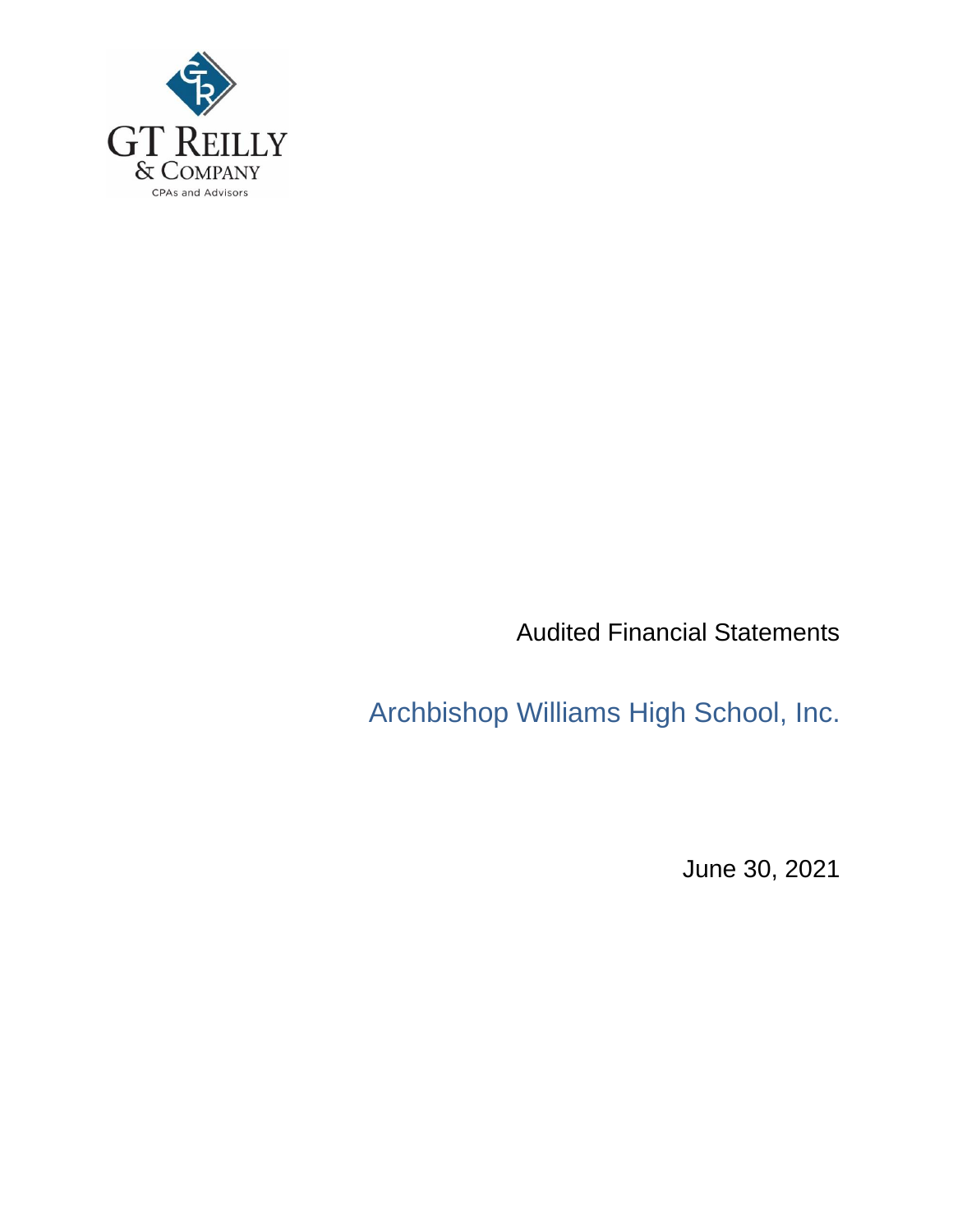# **Archbishop Williams High School, Inc.**

# **Audited Financial Statements**

**June 30, 2021**

| INDEPENDENT AUDITORS' REPORT                       |         |  |  |
|----------------------------------------------------|---------|--|--|
| AUDITED FINANCIAL STATEMENTS                       |         |  |  |
| STATEMENTS OF FINANCIAL POSITION                   |         |  |  |
| STATEMENTS OF ACTIVITIES AND CHANGES IN NET ASSETS | 3       |  |  |
| STATEMENTS OF FUNCTIONAL EXPENSES                  | $4 - 5$ |  |  |
| STATEMENTS OF CASH FLOWS                           | 6       |  |  |
| NOTES TO FINANCIAL STATEMENTS                      |         |  |  |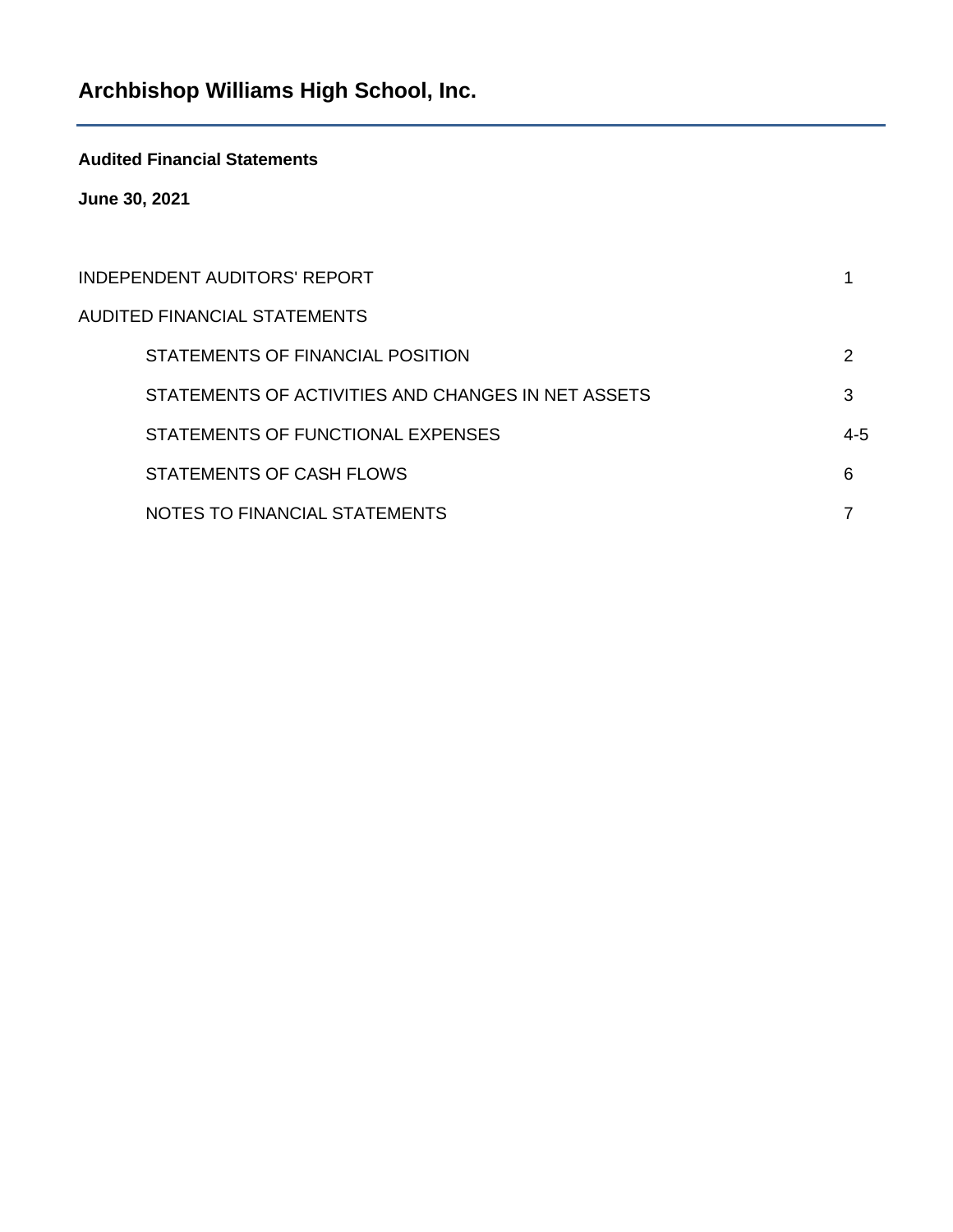

## **Independent Auditors' Report on Financial Statements**

Board of Trustees Archbishop Williams High School, Inc.

We have audited the accompanying financial statements of Archbishop Williams High School, Inc., which comprise the statements of financial position as of June 30, 2021 and 2020, and the related statements of activities and changes in net assets, functional expenses and cash flows for the years then ended, and the related notes to the financial statements.

#### *Management's Responsibility for the Financial Statements*

Management is responsible for the preparation and fair presentation of these financial statements in accordance with accounting principles generally accepted in the United States of America; this includes the design, implementation, and maintenance of internal control relevant to the preparation and fair presentation of financial statements that are free from material misstatement, whether due to fraud or error.

#### *Auditors' Responsibility*

Our responsibility is to express an opinion on these financial statements based on our audits. We conducted our audits in accordance with auditing standards generally accepted in the United States of America. Those standards require that we plan and perform the audit to obtain reasonable assurance about whether the financial statements are free of material misstatement.

An audit involves performing procedures to obtain audit evidence about the amounts and disclosures in the financial statements. The procedures selected depend on the auditors' judgment, including the assessment of the risk of material misstatement of the financial statements, whether due to fraud or error. In making those risk assessments, the auditors consider internal control relevant to the School's preparation and fair presentation of the financial statements in order to design audit procedures that are appropriate in the circumstances, but not for the purpose of expressing an opinion on the effectiveness of the School's internal control. Accordingly, we express no such opinion. An audit also includes evaluating the appropriateness of accounting policies used and the reasonableness of significant accounting estimates made by management, as well as evaluating the overall presentation of the financial statements.

We believe that the audit evidence we have obtained is sufficient and appropriate to provide a basis for our audit opinion.

#### *Opinion*

In our opinion, the financial statements referred to above present fairly, in all material respects, the financial position of Archbishop Williams High School, Inc. as of June 30, 2021 and 2020, and the changes in its net assets and cash flows for the years then ended, in conformity with accounting principles generally accepted in the United States of America.

A. T. Roilly & Company

G.T. Reilly & Company

Milton, Massachusetts October 19, 2021

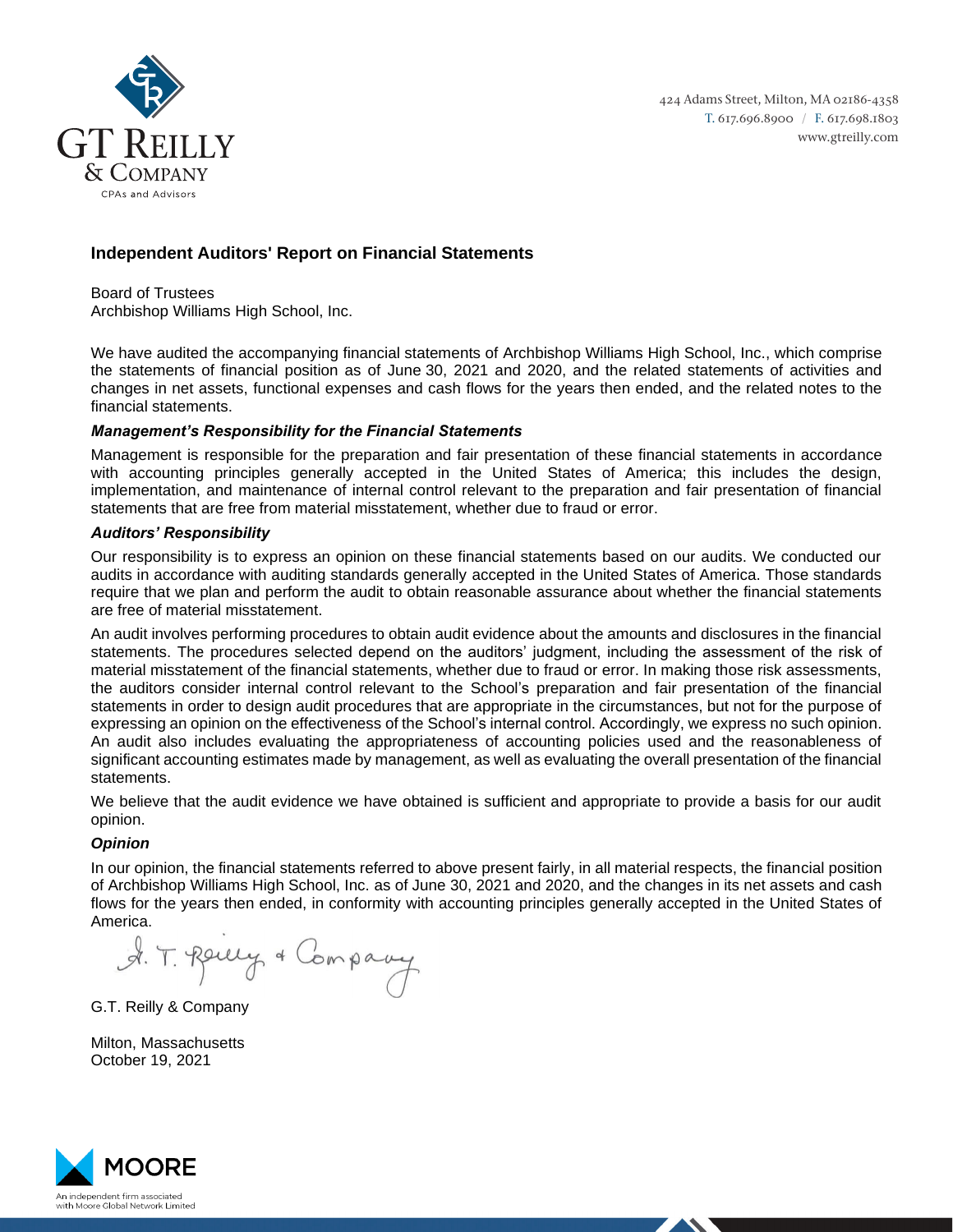#### **Statements of Financial Position**

**June 30**

| <b>Assets (Note 6)</b>                                                                                                                                                                                                                                                                                                                                              | 2021                                                                                      | 2020                                                                                     |
|---------------------------------------------------------------------------------------------------------------------------------------------------------------------------------------------------------------------------------------------------------------------------------------------------------------------------------------------------------------------|-------------------------------------------------------------------------------------------|------------------------------------------------------------------------------------------|
| <b>CURRENT ASSETS</b><br>Cash and cash equivalents<br>Cash designated by the board<br>Accounts receivable, less allowance for doubtful<br>accounts of \$111,000 in 2021 and \$132,000 in 2020<br>Promises to give (Note 3)<br>Prepaid expenses and other assets                                                                                                     | \$<br>2,684,418<br>600,000<br>13,400<br>92,000<br>178,373                                 | 4,094,431<br>S<br>600,000<br>59,086<br>147,350<br>29,445                                 |
| TOTAL CURRENT ASSETS                                                                                                                                                                                                                                                                                                                                                | 3,568,191                                                                                 | 4,930,312                                                                                |
| PROPERTY AND EQUIPMENT, NET (Notes 5 & 7)                                                                                                                                                                                                                                                                                                                           | 15,664,239                                                                                | 13,557,533                                                                               |
| <b>OTHER ASSETS</b><br>Promises to give, net of current portion and discount (Note 3)<br>Investments, at fair value (Notes 4 & 14)                                                                                                                                                                                                                                  | 61,784<br>1,700,366<br>1,762,150<br>20,994,580                                            | 16,512<br>1,305,722<br>1,322,234<br>\$19,810,079                                         |
| <b>Liabilities and Net Assets</b>                                                                                                                                                                                                                                                                                                                                   |                                                                                           |                                                                                          |
| <b>CURRENT LIABILITIES</b><br>Accounts payable<br>Accounts payable - construction costs (Note 5)<br>Accrued expenses<br>Deferred tuition revenue<br>Current maturity of vendor equipment loan (Note 7)<br>Notes payables, due within one year (Note 7)<br>Bond payable, due within one year (Note 7)<br><b>TOTAL CURRENT LIABILITIES</b>                            | \$<br>19,072<br>32,124<br>767,843<br>665,158<br>15,008<br>105,794<br>161,964<br>1,766,963 | S<br>118,225<br>38,675<br>624,773<br>497,172<br>15,008<br>21,347<br>155,796<br>1,470,996 |
| LONG-TERM LIABILITIES<br>SBA Paycheck Protection Program Loan, forgivable (Note 6)<br>Vendor equipment loan, due after one year (Note 7)<br>Notes payable, due after one year (Note 7)<br>Bond payable, due after one year (Note 7)<br>Interest rate swap agreement, at fair value (Notes 7 & 14)<br><b>TOTAL LONG-TERM LIABILITIES</b><br><b>TOTAL LIABILITIES</b> | 112,087<br>656,092<br>5,440,033<br>243,078<br>6,451,290<br>8,218,253                      | 1,076,404<br>127,093<br>553,511<br>5,601,998<br>373,410<br>7,732,416<br>9,203,412        |
| <b>NET ASSETS</b>                                                                                                                                                                                                                                                                                                                                                   |                                                                                           |                                                                                          |
| Without donor restrictions:<br>Undesignated<br>Board-designated<br>With donor restrictions (Notes 8 & 9)                                                                                                                                                                                                                                                            | \$<br>10,047,685<br>600,000<br>10,647,685<br>2,128,642<br>12,776,327<br>20,994,580        | 8,372,272<br>600,000<br>8,972,272<br>1,634,395<br>10,606,667<br>\$19,810,079             |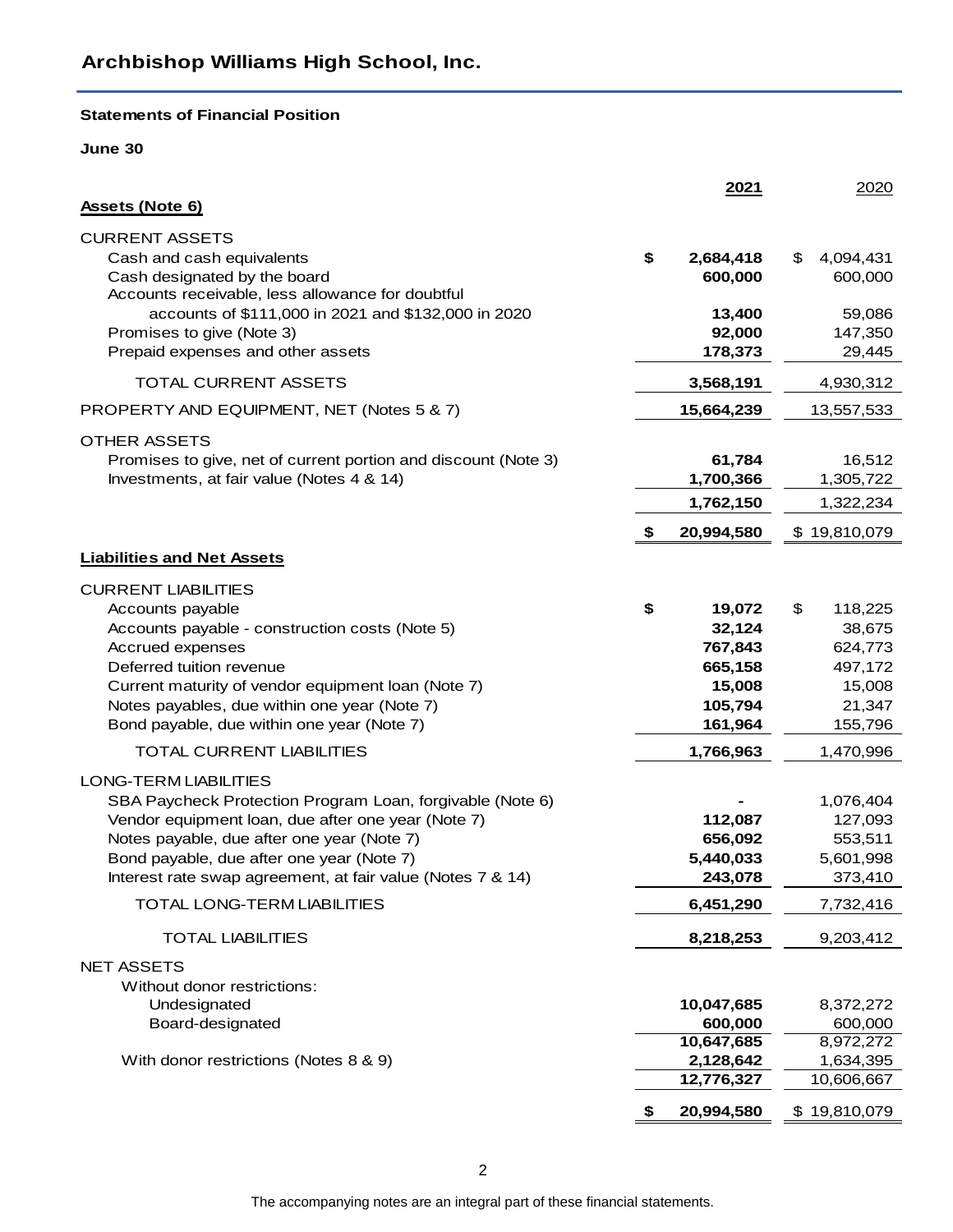## **Statements of Activities and Changes in Net Assets For the Year Ended June 30**

|                                                                                                                                                                                                   | 2021                                              |    |                                 |    |                                                             |                                                  |                                 |                                         |
|---------------------------------------------------------------------------------------------------------------------------------------------------------------------------------------------------|---------------------------------------------------|----|---------------------------------|----|-------------------------------------------------------------|--------------------------------------------------|---------------------------------|-----------------------------------------|
|                                                                                                                                                                                                   | <b>Without Donor</b>                              |    | <b>With Donor</b>               |    |                                                             | <b>Without Donor</b>                             | With Donor                      |                                         |
|                                                                                                                                                                                                   | <b>Restrictions</b>                               |    | <b>Restrictions</b>             |    | <b>Total</b>                                                | Restrictions                                     | Restrictions                    | Total                                   |
| OPERATING REVENUE AND SUPPORT<br>Tuition and fees<br>Less scholarships and financial aid                                                                                                          | \$10,907,768<br>(2,384,569)                       | \$ |                                 | \$ | 10,907,768<br>(2,384,569)                                   | \$9,344,120<br>(1,538,532)                       | \$                              | \$9,344,120<br>(1,538,532)              |
| Tuition and fees, net                                                                                                                                                                             | 8,523,199                                         |    |                                 |    | 8,523,199                                                   | 7,805,588                                        |                                 | 7,805,588                               |
| Gifts and donations<br><b>Catholic Schools Foundation Grant</b><br>Auxiliary activities<br>Other program income<br>Net assets released from restrictions (Note 8)                                 | 866,237<br>166,910<br>92,276<br>50,540<br>339,187 |    | 452,172<br>20,393<br>(339, 187) |    | 1,318,409<br>166,910<br>112,669<br>50,540<br>$\blacksquare$ | 746,567<br>47,500<br>60,996<br>50,422<br>720,049 | 644,846<br>12,746<br>(720, 049) | 1,391,413<br>47,500<br>73,742<br>50,422 |
| <b>Total Revenues and Support</b>                                                                                                                                                                 | 10,038,349                                        |    | 133,378                         |    | 10,171,727                                                  | 9,431,122                                        | (62, 457)                       | 9,368,665                               |
| OPERATING EXPENSES<br>Program Services:<br>Instructional<br>Athletics<br>Auxiliary and other programs                                                                                             | 6,036,234<br>791,076<br>597,939                   |    |                                 |    | 6,036,234<br>791,076<br>597,939                             | 5,289,179<br>875,612<br>587,059                  |                                 | 5,289,179<br>875,612<br>587,059         |
| <b>Total Program Services</b>                                                                                                                                                                     | 7,425,249                                         |    |                                 |    | 7,425,249                                                   | 6,751,850                                        |                                 | 6,751,850                               |
| <b>Supporting Services:</b><br>General and administrative<br>Development                                                                                                                          | 1,602,793<br>492,492                              |    |                                 |    | 1,602,793<br>492,492                                        | 1,400,593<br>571,171                             |                                 | 1,400,593<br>571,171                    |
| <b>Total Supporting Services</b>                                                                                                                                                                  | 2,095,285                                         |    |                                 |    | 2,095,285                                                   | 1,971,764                                        |                                 | 1,971,764                               |
| <b>Total Expenses</b>                                                                                                                                                                             | 9,520,534                                         |    |                                 |    | 9,520,534                                                   | 8,723,614                                        |                                 | 8,723,614                               |
| CHANGE IN NET ASSETS FROM OPERATIONS                                                                                                                                                              | 517,815                                           |    | 133,378                         |    | 651,193                                                     | 707,508                                          | (62, 457)                       | 645,051                                 |
| NON-OPERATING REVENUE, SUPPORT AND EXPENSES                                                                                                                                                       |                                                   |    |                                 |    |                                                             |                                                  |                                 |                                         |
| Loss on disposal of fixed assets<br>Dividend and interest income<br>Net realized gain on investments<br>Net unrealized gain (loss) on investments<br>Unrealized gain (loss) on interest rate swap | (199, 943)<br>20,743<br>1,317<br>28,745           |    | 48,120<br>3,688<br>309,061      |    | (199, 943)<br>68,863<br>5,005<br>337,806                    | (9,837)<br>21,318<br>577<br>(2,814)              | 46,402<br>3,303<br>(27, 404)    | (9,837)<br>67,720<br>3,880<br>(30,218)  |
| agreement (Note 7)                                                                                                                                                                                | 130,332                                           |    |                                 |    | 130,332                                                     | (128, 840)                                       |                                 | (128, 840)                              |
| Payroll protection program Ioan forgiveness (Note 6)                                                                                                                                              | 1,176,404                                         |    |                                 |    | 1,176,404                                                   |                                                  |                                 |                                         |
| CHANGE IN NET ASSETS FROM NON-<br>OPERATING REVENUE AND EXPENSES                                                                                                                                  | 1,157,598                                         |    | 360,869                         |    | 1,518,467                                                   | (119,596)                                        | 22,301                          | (97, 295)                               |
| CHANGE IN NET ASSETS                                                                                                                                                                              | 1,675,413                                         |    | 494,247                         |    | 2,169,660                                                   | 587,912                                          | (40, 156)                       | 547,756                                 |
| NET ASSETS AT BEGINNING OF YEAR                                                                                                                                                                   | 8,972,272                                         |    | 1,634,395                       |    | 10,606,667                                                  | 8,384,360                                        | 1,674,551                       | 10,058,911                              |
| NET ASSETS AT END OF YEAR                                                                                                                                                                         | \$10.647.685                                      | \$ | 2.128.642                       |    | \$12,776,327                                                | \$8,972,272                                      | \$1.634.395                     | \$10,606,667                            |

The accompanying notes are an integral part of these financial statements.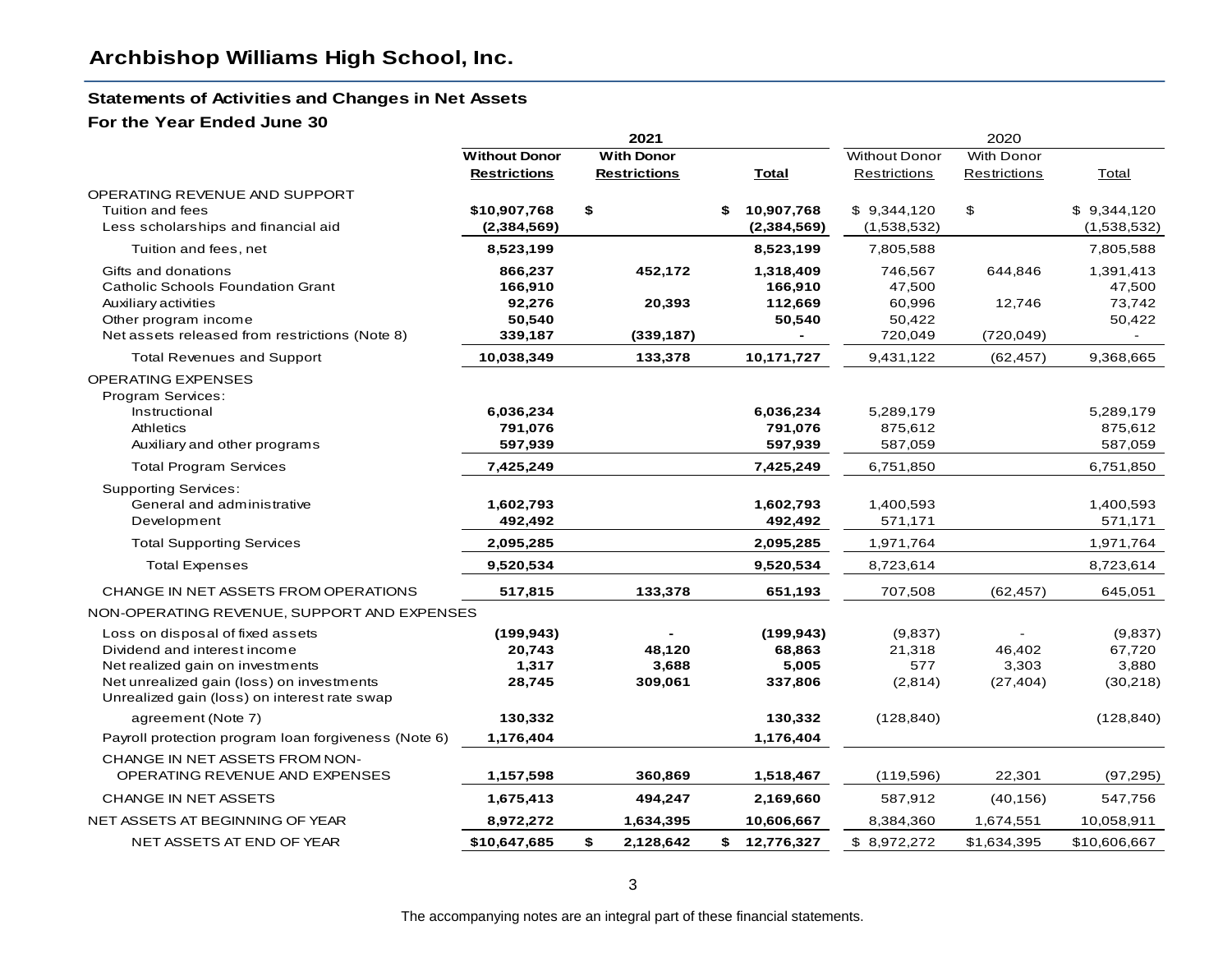## **Statement of Functional Expenses**

## **For the Year Ended June 30, 2021**

|                                             | <b>Program Services</b> |               |    |                  |              |                         |    |                 |                |                          |             |
|---------------------------------------------|-------------------------|---------------|----|------------------|--------------|-------------------------|----|-----------------|----------------|--------------------------|-------------|
|                                             |                         |               |    |                  | <b>Total</b> |                         |    |                 |                |                          |             |
|                                             |                         |               |    |                  |              | <b>Auxiliary &amp;</b>  |    | Program         | General &      |                          |             |
|                                             |                         | Instructional |    | <b>Athletics</b> |              | <b>Other Activities</b> |    | <b>Services</b> | Administrative | Development              | Total       |
| Compensation                                | \$                      | 3,734,879     | \$ | 354,583          | \$           | 197,834                 | \$ | 4,287,296       | \$<br>965,939  | \$ 266,557               | \$5,519,792 |
| Employee benefits                           |                         | 521,669       |    | 41,906           |              | 23,381                  |    | 586,956         | 114,157        | 31,503                   | 732,616     |
| Payroll taxes                               |                         | 261,340       |    | 24,811           |              | 13,843                  |    | 299,994         | 67,590         | 18,652                   | 386,236     |
| Retirement plan                             |                         | 84,572        |    | 8,029            |              | 4,480                   |    | 97,081          | 10,333         | 6,036                    | 113,450     |
| <b>Total Personnel Expenses</b>             |                         | 4,602,460     |    | 429,329          |              | 239,538                 |    | 5,271,327       | 1,158,019      | 322,748                  | 6,752,094   |
| Professional services                       |                         |               |    |                  |              |                         |    |                 | 63,747         | 31,216                   | 94,963      |
| Professional development                    |                         | 28,331        |    |                  |              |                         |    | 28,331          | 1,659          |                          | 29,990      |
| Academic programs                           |                         | 34,167        |    |                  |              |                         |    | 34,167          |                |                          | 34,167      |
| Admissions                                  |                         |               |    |                  |              |                         |    |                 | 72,771         |                          | 72,771      |
| <b>Campus Ministry</b>                      |                         |               |    |                  |              | 15,036                  |    | 15,036          |                |                          | 15,036      |
| <b>Athletics</b>                            |                         |               |    | 239,304          |              |                         |    | 239,304         |                |                          | 239,304     |
| Student activities                          |                         | 10,454        |    |                  |              | 140,962                 |    | 151,416         |                |                          | 151,416     |
| Bank and credit card charges                |                         |               |    |                  |              |                         |    |                 | 28,325         | 3,822                    | 32,147      |
| Insurance                                   |                         | 52,107        |    | 5,084            |              | 4,660                   |    | 61,851          | 2,966          | 424                      | 65,241      |
| Office expense and supplies                 |                         | 84,948        |    | 5,006            |              | 4,589                   |    | 94,543          | 123,405        | 10,118                   | 228,066     |
| Public relations and advertising            |                         | 621           |    |                  |              |                         |    | 621             | 900            | 7,853                    | 9,374       |
| Conference and meetings                     |                         | 969           |    |                  |              |                         |    | 969             | 12,281         | 353                      | 13,603      |
| Repairs and maintenance                     |                         | 112,874       |    | 11,012           |              | 10,095                  |    | 133,981         | 6,424          | 918                      | 141,323     |
| Utilities and telephone                     |                         | 179,932       |    | 17,554           |              | 16,092                  |    | 213,578         | 10,240         | 1,463                    | 225,281     |
| Dues and subscriptions                      |                         | 5,590         |    |                  |              |                         |    | 5,590           | 12,532         | 1,209                    | 19,331      |
| Food services                               |                         |               |    |                  |              | 73,221                  |    | 73,221          | $\overline{a}$ | $\overline{a}$           | 73,221      |
| School store and other auxiliary activities |                         |               |    |                  |              | 16,941                  |    | 16,941          |                |                          | 16,941      |
| College scholarships                        |                         | 26,606        |    |                  |              |                         |    | 26,606          |                |                          | 26,606      |
| Contracted facility services                |                         | 44,876        |    | 4,378            |              | 4,013                   |    | 53,267          | 2,554          | 365                      | 56,186      |
| Care of grounds                             |                         | 94,442        |    | 9,214            |              | 8,446                   |    | 112,102         | 5,375          | 768                      | 118,245     |
| Postage                                     |                         | 395           |    |                  |              |                         |    | 395             | 6,589          | 4,918                    | 11,902      |
| Printing and publications                   |                         | 2,656         |    |                  |              |                         |    | 2,656           | 1,947          | 37,897                   | 42,500      |
| Gala, golf and other fundraising expenses   |                         |               |    |                  |              |                         |    |                 | $\blacksquare$ | 57,896                   | 57,896      |
| Bad debt expense                            |                         |               |    |                  |              |                         |    |                 | 36,925         | $\overline{\phantom{a}}$ | 36,925      |
| Depreciation and amortization               |                         | 517,984       |    | 50,535           |              | 46,324                  |    | 614,843         | 29,479         | 4,211                    | 648,533     |
| Interest                                    |                         | 201,518       |    | 19,660           |              | 18,022                  |    | 239,200         | 11,469         | 1,638                    | 252,307     |
| Miscellaneous                               |                         | 35,304        |    |                  |              |                         |    | 35,304          | 15,186         | 4,675                    | 55,165      |
| <b>Total Expenses</b>                       | \$                      | 6,036,234     | \$ | 791,076          | \$           | 597,939                 | \$ | 7,425,249       | \$1,602,793    | \$492,492                | \$9,520,534 |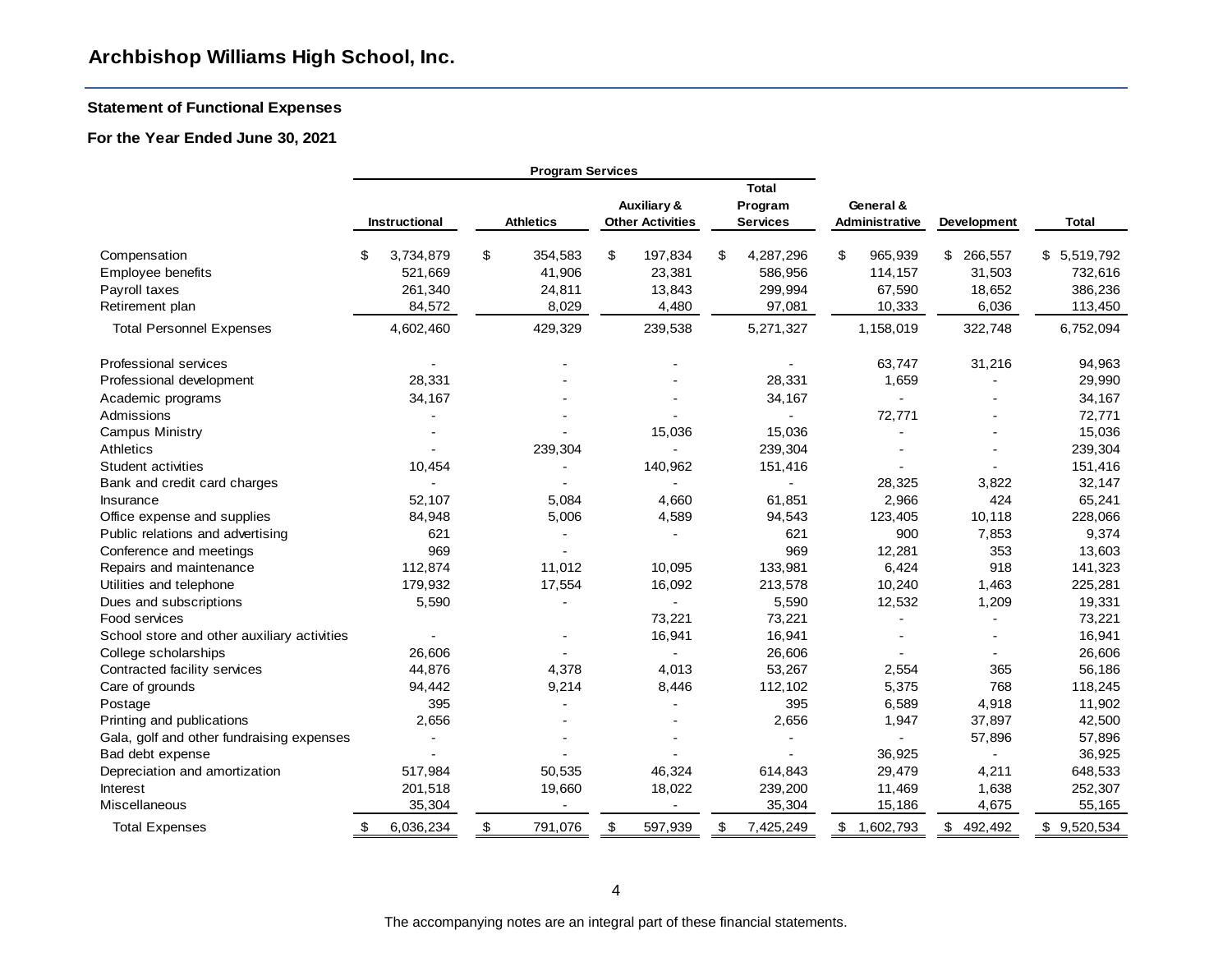## **Statement of Functional Expenses**

## **For the Year Ended June 30, 2020**

|                                             |                      | <b>Program Services</b> |                         |                 |                          |                    |                 |
|---------------------------------------------|----------------------|-------------------------|-------------------------|-----------------|--------------------------|--------------------|-----------------|
|                                             |                      |                         |                         | <b>Total</b>    |                          |                    |                 |
|                                             |                      |                         | <b>Auxiliary &amp;</b>  | Program         | General &                |                    |                 |
|                                             | <b>Instructional</b> | <b>Athletics</b>        | <b>Other Activities</b> | <b>Services</b> | <b>Administrative</b>    | <b>Development</b> | Total           |
| Compensation                                | 3,296,632<br>\$      | 377,323<br>\$           | \$<br>182,311           | 3,856,266<br>\$ | \$<br>874,221            | \$ 270,270         | 5,000,757<br>\$ |
| Employee benefits                           | 371,953              | 41,571                  | 18,369                  | 431,893         | 107,991                  | 26,060             | 565,944         |
| Payroll taxes                               | 234,109              | 26,165                  | 11,562                  | 271,836         | 67,970                   | 16,402             | 356,208         |
| Retirement plan                             | 71,588               | 8,001                   | 3,535                   | 83,124          | 20,785                   | 5,016              | 108,925         |
| <b>Total Personnel Expenses</b>             | 3,974,282            | 453,060                 | 215,777                 | 4,643,119       | 1,070,967                | 317,748            | 6,031,834       |
| Professional services                       |                      |                         |                         |                 | 58,219                   | 53,672             | 111,891         |
| Professional development                    | 16,737               |                         |                         | 16,737          |                          |                    | 16,737          |
| Academic programs                           | 27,739               |                         |                         | 27,739          | $\overline{\phantom{a}}$ |                    | 27,739          |
| Admissions                                  |                      |                         |                         |                 | 57,078                   |                    | 57,078          |
| <b>Campus Ministry</b>                      |                      |                         | 49,017                  | 49,017          |                          |                    | 49,017          |
| <b>Athletics</b>                            |                      | 312,247                 |                         | 312,247         |                          |                    | 312,247         |
| <b>Student activities</b>                   | 14,711               |                         | 112,641                 | 127,352         |                          |                    | 127,352         |
| Bank and credit card charges                |                      |                         |                         |                 | 23,733                   |                    | 23,733          |
| Insurance                                   | 46,538               | 4,540                   | 4,162                   | 55,240          | 2,649                    | 378                | 58,267          |
| Office expense and supplies                 | 52,155               | 2,436                   | 2,233                   | 56,824          | 84,541                   | 1,585              | 142,950         |
| Public relations and advertising            |                      |                         |                         |                 | $\overline{a}$           | 1,412              | 1,412           |
| Conference and meetings                     | 8,540                |                         |                         | 8,540           | 13,116                   | 9,229              | 30,885          |
| Repairs and maintenance                     | 65,289               | 6,370                   | 5,839                   | 77,498          | 3,716                    | 531                | 81,745          |
| Utilities and telephone                     | 160,183              | 15,628                  | 14,325                  | 190,136         | 9,116                    | 1,302              | 200,554         |
| Dues and subscriptions                      | 3,384                |                         |                         | 3,384           | 9,471                    |                    | 12,855          |
| Food services                               |                      |                         | 96,277                  | 96,277          | ÷,                       |                    | 96,277          |
| School store and other auxiliary activities |                      |                         | 12,234                  | 12,234          |                          |                    | 12,234          |
| College scholarships                        | 27,086               |                         |                         | 27,086          |                          |                    | 27,086          |
| Contracted facility services                | 52,868               | 5,158                   | 4,728                   | 62,754          | 3,009                    | 430                | 66,193          |
| Care of grounds                             | 76,536               | 7,467                   | 6,845                   | 90,848          | 4,356                    | 622                | 95,826          |
| Postage                                     | 160                  |                         |                         | 160             | 9,270                    | 10,958             | 20,388          |
| Printing and publications                   | 7,945                |                         |                         | 7,945           | 2,132                    | 86,571             | 96,648          |
| Gala, golf and other fundraising expenses   |                      |                         |                         |                 | $\overline{a}$           | 70,858             | 70,858          |
| Bad debt expense                            | 10,000               |                         |                         | 10,000          |                          |                    | 10,000          |
| Depreciation and amortization               | 502,120              | 48,987                  | 44,905                  | 596,012         | 28,576                   | 4,082              | 628,670         |
| Interest                                    | 202,123              | 19,719                  | 18,076                  | 239,918         | 11,503                   | 1,643              | 253,064         |
| Miscellaneous                               | 40,783               |                         |                         | 40,783          | 9,141                    | 10,150             | 60,074          |
| <b>Total Expenses</b>                       | \$<br>5,289,179      | 875,612<br>\$           | \$<br>587,059           | 6,751,850<br>\$ | \$1,400,593              | \$571,171          | 8,723,614<br>\$ |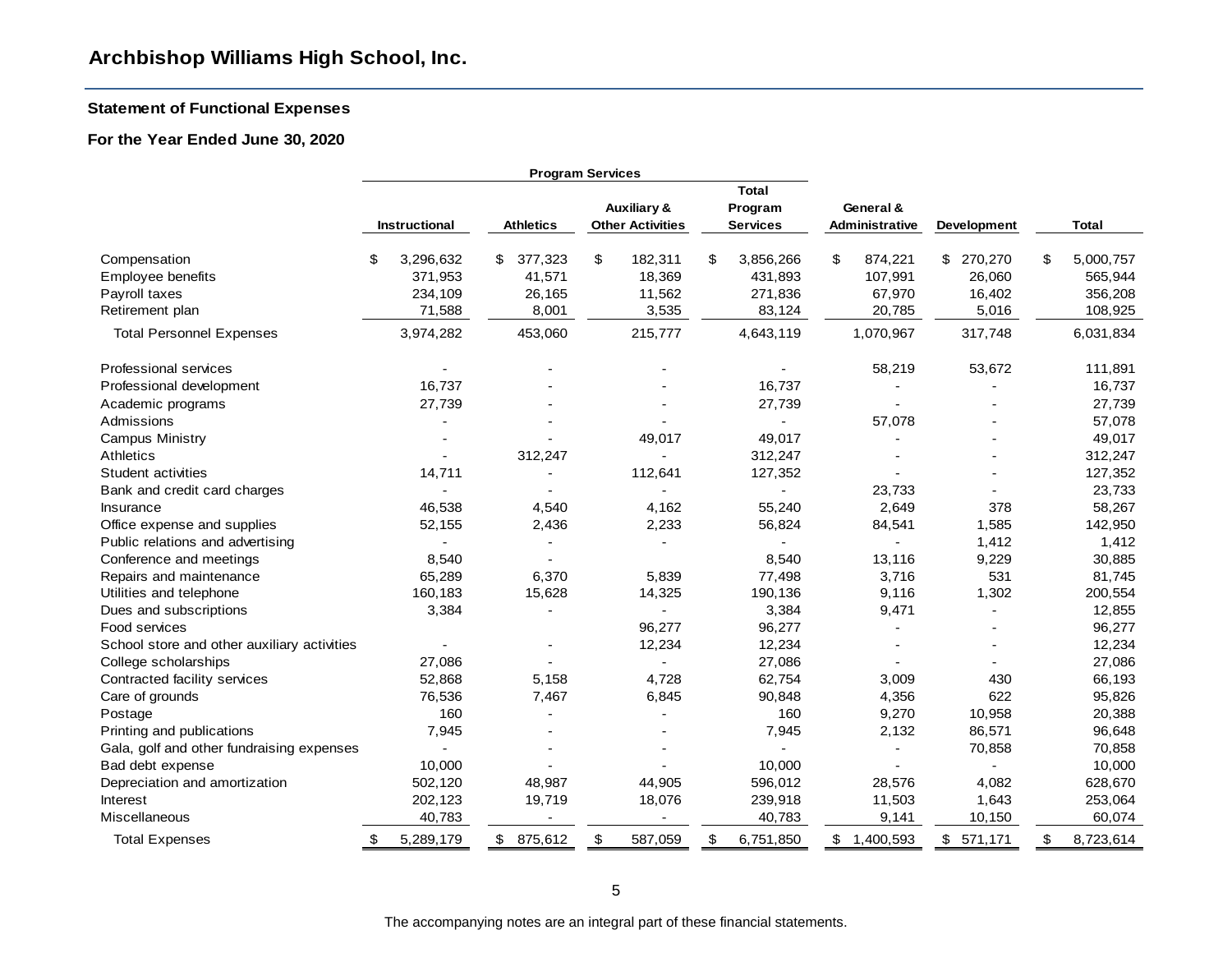#### **Statements of Cash Flows**

#### **For the Year Ended June 30**

|                                                                  | 2021                | 2020            |
|------------------------------------------------------------------|---------------------|-----------------|
| CASH FLOWS FROM OPERATING ACTIVITIES                             |                     |                 |
| Change in net assets                                             | \$<br>2,169,660     | \$<br>547,756   |
| Adjustments to reconcile change in net assets to                 |                     |                 |
| net cash from operating activities:                              |                     |                 |
| Depreciation and amortization                                    | 648,533             | 628,670         |
| Amortization of deferred financing costs                         | 2,841               | 2,841           |
| Loss on disposal of fixed assets                                 | 199,943             | 9,837           |
| Net realized gains on investments                                | (5,005)             | (3,880)         |
| Net unrealized (gain) loss on investments                        | (337, 806)          | 30,218          |
| Unrealized (gain) loss on interest rate swap agreement           | (130, 332)          | 128,840         |
| SBA Paycheck Protection Program Ioan forgiveness                 | (1,076,404)         |                 |
| Changes in operating assets and liabilities:                     |                     |                 |
| Accounts receivable, net                                         | 45,686              | (6,605)         |
| Promises to give, net                                            | 10,078              | 34,772          |
| Other assets                                                     | (148, 928)          | 51,322          |
| Accounts payable                                                 | (99, 153)           | 82,559          |
| Accrued expenses                                                 | 143,070             | 24,007          |
| Deferred tuition                                                 | 167,986             | (220, 649)      |
| NET CASH PROVIDED BY OPERATING ACTIVITIES                        | 1,590,169           | 1,309,688       |
| CASH FLOWS FROM INVESTING ACTIVITIES                             |                     |                 |
| Purchases of investments                                         | (77, 799)           | (51, 547)       |
| Sales of investments                                             | 26,125              | 48,025          |
| Dividends reinvested, net                                        | (159)               | (165)           |
| Additions to property and equipment                              | (2,961,735)         | (2,645,762)     |
| NET CASH APPLIED TO INVESTING ACTIVITIES                         | (3,013,568)         | (2,649,449)     |
|                                                                  |                     |                 |
| CASH FLOWS FROM FINANCING ACTIVITIES                             |                     |                 |
| SBA Paycheck Protection Program Ioan, forgivable                 |                     | 1,076,404       |
| Vendor equipment loan (repayments), net<br>Proceeds of term loan | (15,006)<br>250,000 | 142,101         |
|                                                                  | (62, 971)           |                 |
| Payments on notes payable<br>Payments on bond payable            |                     | (25, 142)       |
|                                                                  | (158, 637)          | (152, 701)      |
| NET CASH PROVIDED BY FINANCING ACTIVITIES                        | 13,386              | 1,040,662       |
| NET DECREASE IN CASH AND BOARD-DESIGNATED CASH                   | (1,410,013)         | (299,099)       |
| CASH AND BOARD-DESIGNATED CASH:                                  |                     |                 |
| AT BEGINNING OF YEAR                                             | 4,694,431           | 4,993,530       |
| AT END OF YEAR                                                   | \$<br>3,284,418     | \$<br>4,694,431 |
| <b>Supplemental Cash Flow Information</b>                        |                     |                 |
| Cash paid during the year for interest                           | \$<br>252,307       | \$<br>253,064   |
| Noncash Investing and Financing Activities:                      |                     |                 |
| Cost of construction in progress included in accounts payable    | \$<br>32,124        | \$<br>38,675    |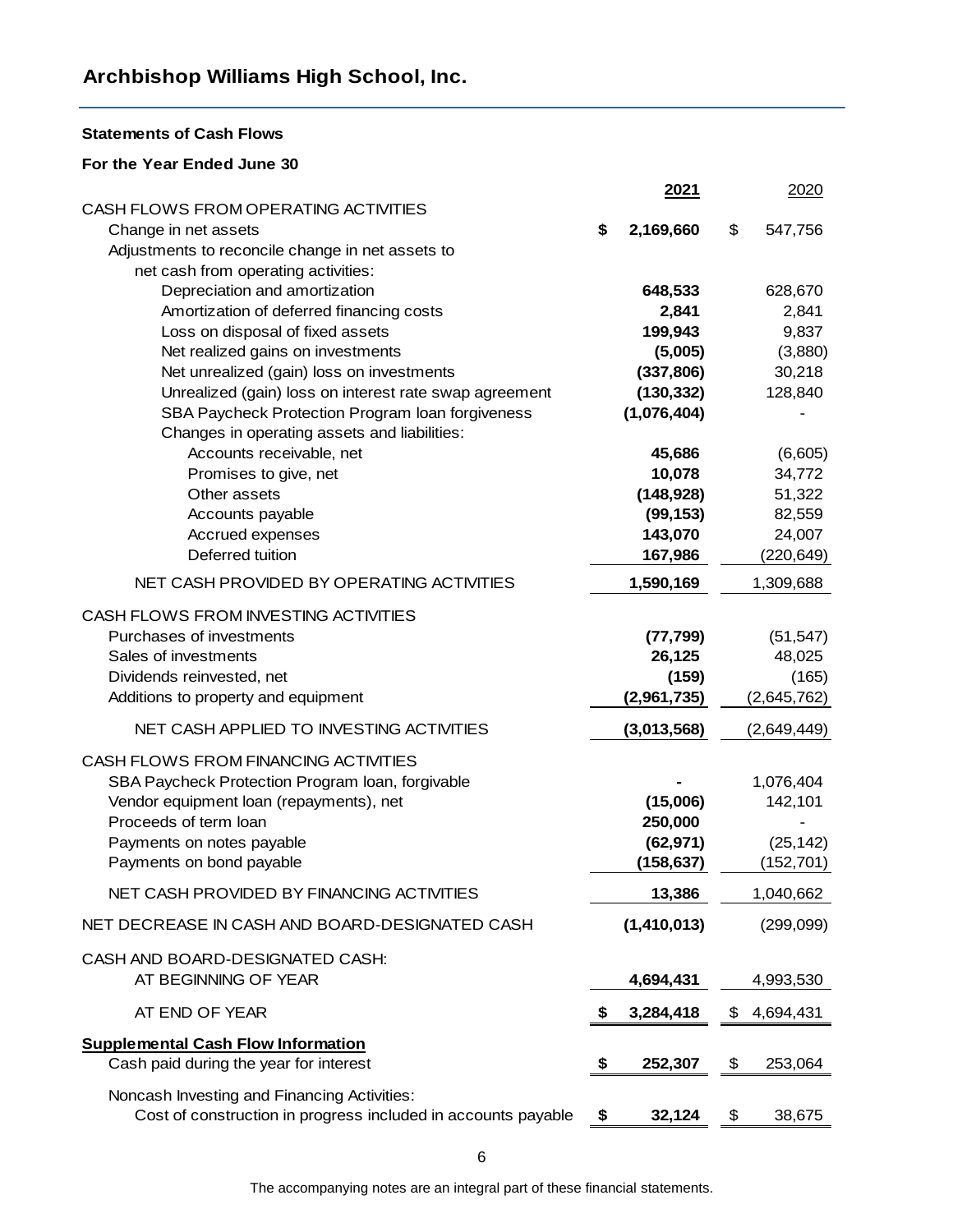## **Notes to Financial Statements**

**June 30, 2021**

## **Note 1 – Nature of Organization**

Archbishop Williams High School, Inc. (the "School") is an independent Catholic, college preparatory, grades 7-12 school. The School endeavors to educate young men and women spiritually, intellectually, ethically, and physically. Driven by the love of Christ, in the tradition of the Sisters of Charity of Nazareth, the School integrates learning with faith and strives to graduate socially aware, morally responsible citizens prepared to succeed and to serve their local and global communities.

## **Note 2 – Significant Accounting Policies**

Basis of Accounting and Financial Statement Presentation – The School prepares its financial statements under the accrual method of accounting and in accordance with accounting principles generally accepted in the United States of America (U.S. GAAP). As a not-for-profit corporation, the School presents in its statement of financial position and in its statement of activities and changes in net assets two classes of net assets based on the existence or absence of donor-imposed restrictions as stated below.

Accounting Estimates – The preparation of financial statements in conformity with accounting principles generally accepted in the United States of America requires management to make estimates and assumptions that affect the reported amounts of assets and liabilities, the disclosure of contingent assets and liabilities, and the reported amounts of revenue and expenses. Actual results may differ from those estimates.

Net Assets Without Donor Restrictions – These are net assets available for use in general operations and not subject to specific donor restrictions. At its discretion, the Board of Trustees may designate net assets without restrictions for specific purposes. Currently, board designated net assets are designated for future replacement, improvement or additions to property and equipment.

Net Assets With Donor Restrictions – These net assets are subject to donor-imposed restrictions. Some donor-imposed restrictions are temporary in nature, such as those that will be met with the passage of time, the occurrence of events or the use of the funds as specified by the donor. Other donor-imposed restrictions may be perpetual in nature where the donor stipulates that the funds be maintained in perpetuity, such as endowments.

Donor-restricted support is recorded as "net assets with donor restrictions" when received or pledged. When a temporary donor-imposed restriction expires, either by use of the funds for the specified purpose or by the expiration of a time restriction, related amounts of "net assets with donor restrictions" are reclassified to "net assets without donor restrictions" and reported in the statement of activities as "net assets released from restrictions".

Contributions made with donor-imposed restrictions to maintain the principal in perpetuity, while allowing the use of income generated therefrom, are also classified as "net assets with donor restrictions". Income derived from the investment of these perpetual net assets is reported as an increase in "net assets without donor restrictions" or "net assets with donor restrictions" depending on the terms of the donor instrument. Unrealized gains or losses on perpetual net assets are reported as increases or decreases in "net assets with donor restrictions", unless the donor explicitly states otherwise.

See Notes 8 and 9 regarding restrictions on net assets.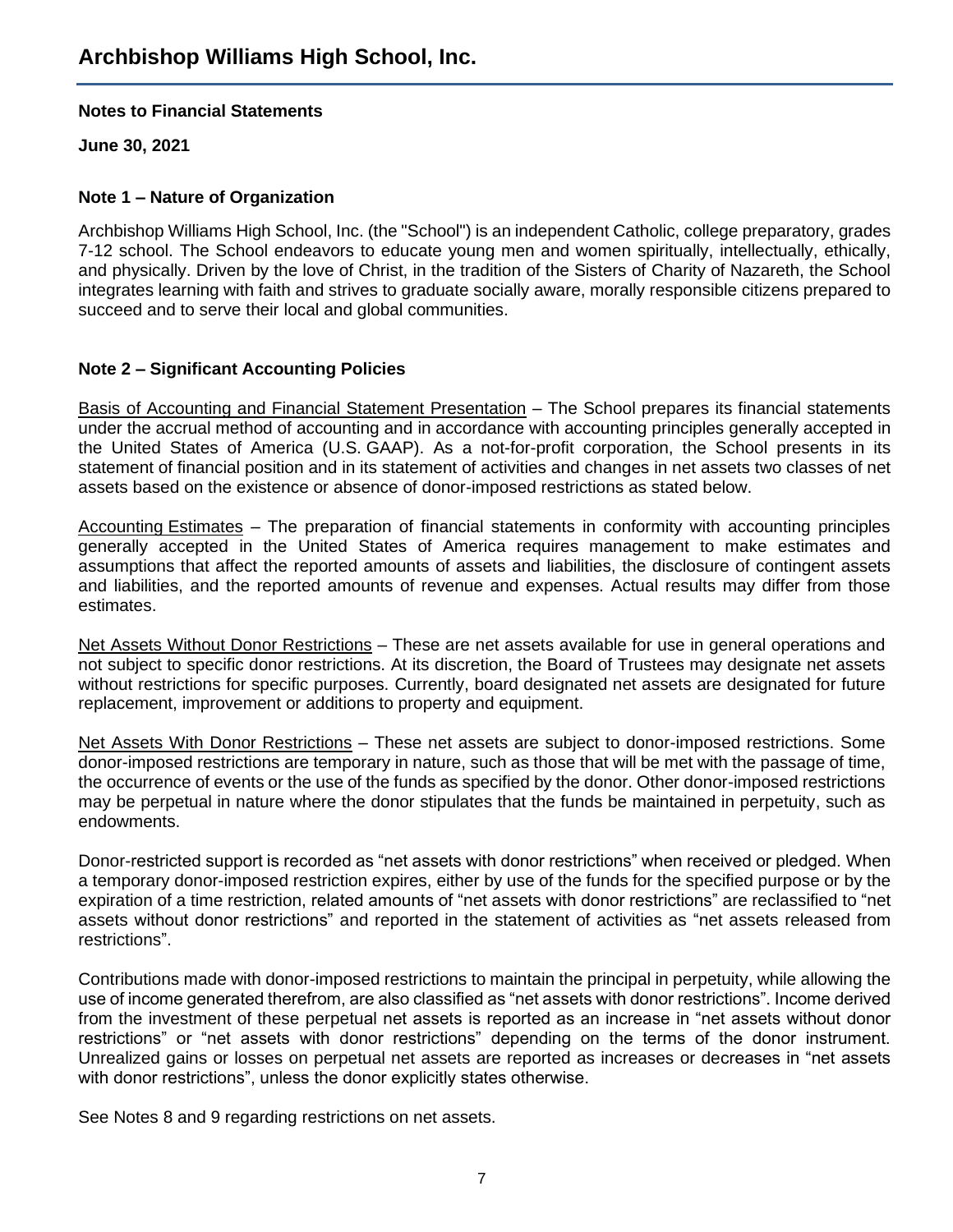## **Note 2 – Significant Accounting Policies (Cont.)**

Contributions – The School follows guidance under Accounting Standards Update (ASU) 2018-08, "Clarifying the Scope and the Accounting Guidance for Contributions Received and Contributions Made". The ASU is intended to assist entities in evaluating whether transactions should be accounted for and reported as contributions or as exchange transactions, and in determining whether a contribution is conditional or unconditional. The ASU clarifies that a contribution represents a nonreciprocal transaction where the grantor or donor does not receive a benefit of commensurate value in return for the assets or resources provided to the recipient. In an exchange transaction, the resource provider receives some thing or benefit of commensurate value in return for the resources provided. Exchange transactions include instances where a transfer of assets represents a payment from a third-party payer on behalf of an existing exchange transaction between the recipient and an identified customer receiving the benefit. However, where the benefit or potential benefit is received by the public or segments thereof, and the resource provider (such as a foundation, government agency, corporation or other entity) only receives indirect or incidental benefit that is not of commensurate value, the transaction is treated as a contribution for accounting purposes.

Distinguishing between contributions and exchange transactions determines the appropriate accounting and reporting for a transaction. Transactions determined to be contributions are reported as revenue or support with or without donor restrictions as described above, Basis of Accounting and Financial Statement Presentation.

Conditional Grants and Contributions – Conditional grants and contributions are not recognized as revenue or support until they become unconditional, that is, at the time when the conditions on which they depend are substantially met. The School has no conditional grants or contributions at June 30, 2021 or 2020.

Promises to Give – Promises to give to the School that are, in effect, "unconditional" are recorded at the present value of their future cash flows. Contributions to be received after one year are discounted at an appropriate discount rate commensurate with the risks involved. Amortization of the discount is recorded as additional contribution revenue in accordance with donor-imposed restrictions, if any, on the contributions. Promises to give are stated net of an allowance for doubtful collection, when considered necessary, which would be reported on the face of the School's statement of financial position. The allowance is established via a provision for bad debts charged to operations. On a periodic basis, management evaluates its promises to give and establishes or adjusts its allowance to an amount that it believes will be adequate to absorb possible promises that may become uncollectible, based on evaluations of collectability, the history of prior loss experience and on current economic conditions. The accompanying statements of financial position do not include an allowance for doubtful collection as one was not considered necessary by management.

Contributed Facilities – The accompanying statements of activities do not reflect an amount for support with an equal amount reflected for expense for the difference between the amounts of rent paid under a lease agreement with the Roman Catholic Archdiocese of Boston and the estimated fair rental value of the facilities (contributed facilities), because management does not believe it would be practical to estimate such fair value (see Note 10). If such amount were estimated and recorded, it would have no effect on the amount of the "change in net assets" as reported in the School's accompanying statements of activities for either year.

Fair Value Measurements – The School follows the provisions of the Financial Accounting Standard Board's (FASB) Accounting Standards Codification (ASC) Topic 820, "Fair Value Measurements", for assets and liabilities that are measured at fair value on a recurring basis. This standard applies to certain other existing accounting pronouncements that require or permit fair value measurements. Fair value measurement principles apply to the reporting of the School's investments and an interest rate swap agreement (see Notes 4, 7 and 14).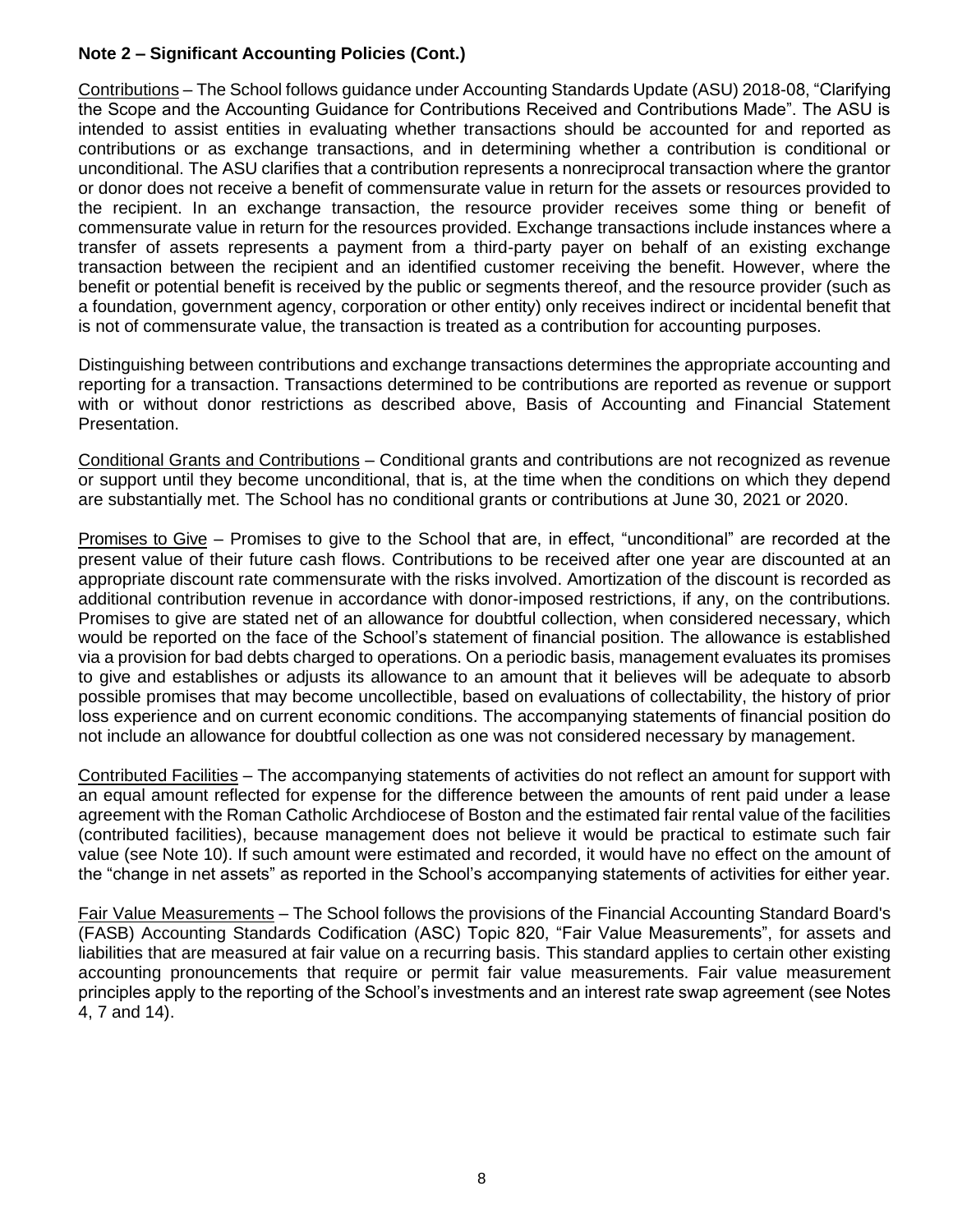## **Note 2 – Significant Accounting Policies (Cont.)**

Cash and Cash Equivalents – The School considers highly liquid deposits with maturities of three months or less at purchase to be cash equivalents. Cash designated by the board consists of funds that are designated by the School's Board of Trustees for future replacement, improvement or additions to property and equipment.

Statement of Cash Flows – For the purposes of presenting the statement of cash flows, the School considers cash to be cash in banks, including board-designated cash. Board-designated cash at both June 30, 2021 and 2020 totaled \$600,000. The School follows guidance under ASU 2016-18, "Statement of Cash Flows – Restricted Cash", which requires all restricted and board-designated cash and equivalents to be included in the total of cash and cash equivalents in the statements of cash flows.

Accounts Receivable – Accounts receivable for tuition and other revenues are stated net of an allowance for doubtful accounts, which is reported on the face of the School's statement of financial position. The allowance is established via a provision for bad debts charged to operations. On a periodic basis, management evaluates its accounts and establishes or adjusts its allowance to an amount that it believes will be adequate to absorb possible losses on accounts that may become uncollectible, based on evaluations of the collectability of individual accounts, the School's history of prior loss experience, and on current economic conditions.

Accounts are written off and charged against the allowance when management believes that the collectability of the specific account is unlikely.

Investments – The School's investments are carried at fair value. Increases or decreases in the fair value of such investments are reflected in the statement of activity (see Note 4).

Property and Equipment – Property and equipment are stated at cost less accumulated provisions for depreciation. Donated equipment is recorded at its estimated value at the time of donation. Maintenance and repairs are expensed as incurred, whereas major purchases are capitalized. The costs of construction projects in process are not subject to depreciation until the projects are complete and put into service.

Depreciation is provided over the estimated useful lives of the assets by using straight-line methods. The estimated useful lives used in the computation are as follows:

| Asset                             | <b>Estimated Useful</b><br>Lives in Years |
|-----------------------------------|-------------------------------------------|
| Building and improvements         | $10 - 39$                                 |
| Furniture, fixtures and equipment | $5 - 7$                                   |
| Vehicles                          | 5                                         |

Deferred Finance Costs - Finance costs associated with the bond payable (see Note 7) were deferred and are being amortized over the life of the bond, 30 years. Amortization expense for each of the years ended June 30, 2021 and 2020 was \$2,841, and is charged to interest expense in the statements of activities and changes in net assets. Unamortized deferred financing costs are reflected as a direct reduction to the carrying amount of the bond liability in the statement of financial position.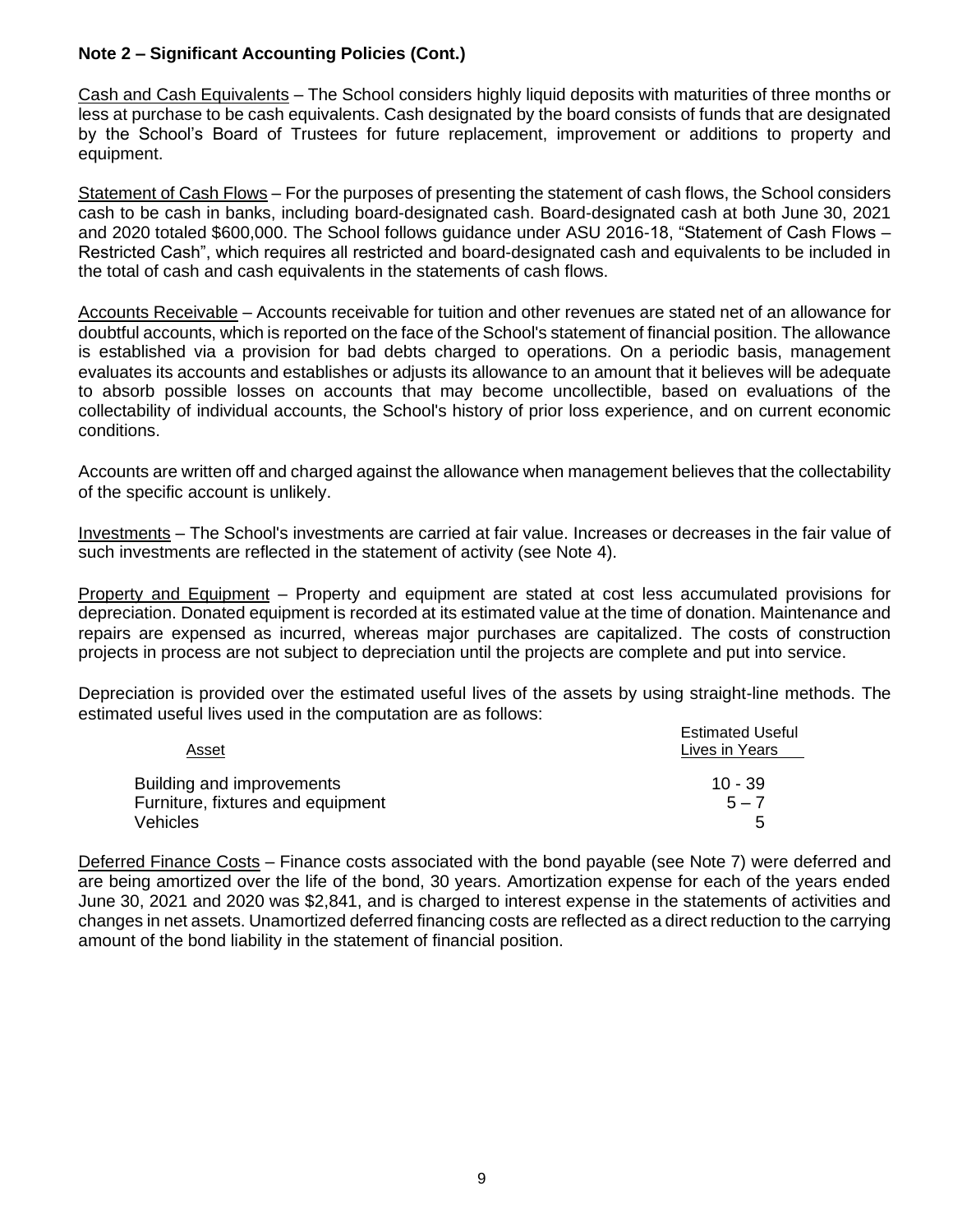## **Note 2 – Significant Accounting Policies (Cont.)**

Revenue Recognition – The School recognizes revenues in accordance with FASB Accounting Standards Codification (ASC) Topic 606, "Revenue from Contracts with Customers". The standard is based on the principle that an entity should recognize revenue to depict the transfer of promised goods or services to customers, in an amount that reflects the consideration to which the entity expects to be entitled, in exchange for those goods or services. Under Topic 606, revenue recognition is determined through the following steps:

- 1. Identification of the contract
- 2. Identification of the performance obligations in the contract
- 3. Determination of the transaction price
- 4. Allocation of the transaction price to the performance obligations in the contract
- 5. Recognition of revenue at a point in time (when), or over time (as), a performance obligation is satisfied

The School recognizes revenue from student tuition and fees during the fiscal year in which the related services are provided to students. Contracts with the students coincide with the School's fiscal year. The performance obligation of delivering educational services is simultaneously received and consumed by the students; therefore, the revenue is recognized ratably over the course of the academic year. Gross tuition and fees reflect the School's normal tuition rates for all students. Scholarships given on the basis of financial need and/or achievement are presented in the statement of activities and changes in net assets as a reduction to gross tuition and fees. A contract liability is recorded for deferred revenue consisting of tuition and seat deposits received in the current fiscal year that are applicable to future fiscal years.

Auxiliary activities' revenue includes activities related to the School's operations, such as the School bookstore as well as certain student activities including boosters, student council and national honor society. Revenues from most of these activities are recognized at the time of sale, event or other performance obligation.

Hedging Activities – The School accounts for hedging activities under current accounting standards which require that all derivative instruments be measured at fair value and recorded in the statement of financial position as either an asset or a liability. Changes in the fair value of derivatives are recorded each period in the statement of activities. Management of the School designated its interest rate swap agreement as a cash flow hedge on its long-term debt (see Note 7).

Income Tax Status – The School is recognized as an organization exempt from federal income tax under Section 501(c)(3) of the Internal Revenue Code, whereby only unrelated business income, as defined by Section 512(a)(1) of the Code, is subject to federal income tax.

Expenses by Nature and Function – The statement of activities and changes in net assets reports a summary of the School's expenses by function, either program or supporting functions. The statement of functional expenses presents the natural classification of expenses by function. Certain expenses are charged directly to the programs to which they relate or to supporting functions. Other expenses require allocation to programs or supporting functions, which is made on a reasonable basis that is consistently applied. The expenses that are generally allocated include salaries and wages, payroll taxes and benefits, which are allocated on the basis of estimated efforts and occupancy related costs, which are allocated based on square footage.

Evaluation of Subsequent Events – Management evaluates subsequent events involving the School for potential recognition or disclosure in the accompanying financial statements. Subsequent events are events or transactions that occurred after June 30, 2021 through October 19, 2021, the date these financial statements were available to be issued.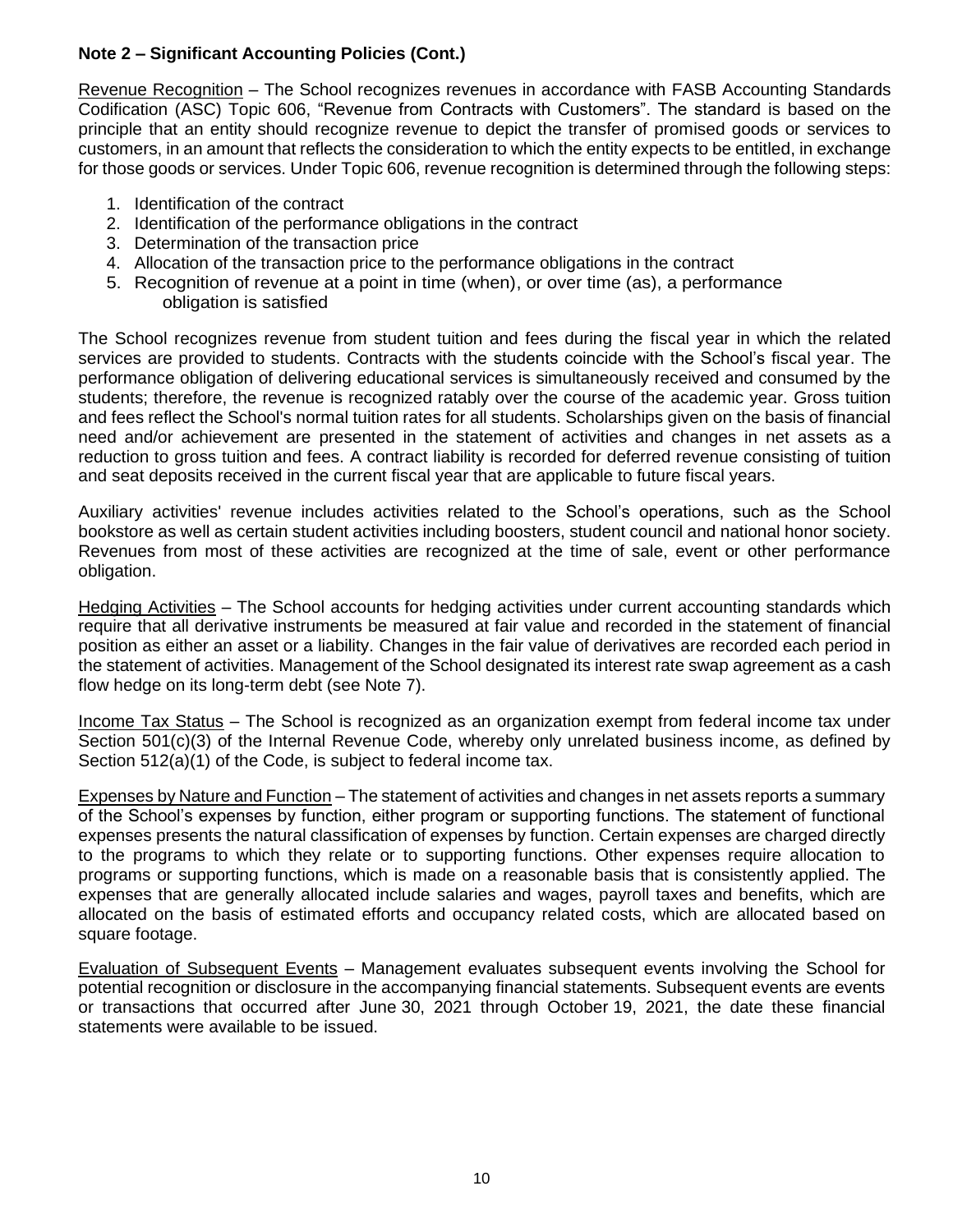## **Note 3 – Promises to Give**

Promises to give, summarized by use restriction, are as follows as of June 30:

|                           | 2021          | 2020          |
|---------------------------|---------------|---------------|
| Scholarships              | 48,000<br>\$  | \$<br>11,250  |
| Athletic field renovation |               | 13,596        |
| Time restricted           | 119,000       | 141,250       |
| Unrestricted              |               | 1,254         |
|                           | 167,000       | 167,350       |
| Less discount             | (13, 216)     | (3,488)       |
|                           | 153,784<br>\$ | \$<br>163,862 |
|                           | 2021          | 2020          |
| Amounts due in:           |               |               |
| Less than one year        | 92,000<br>S   | \$<br>147,350 |
| One to five years         | 61,784        | 16,512        |
|                           | 153,784<br>S  | \$<br>163,862 |

Promises to give are recorded at the present value of estimated future cash flows. The present value of estimated future cash flows has been measured utilizing a risk adjusted discount rate of 8% at June 30, 2021 and 2020.

## **Note 4 – Investments**

Investments consist of the following at June 30:

|                                |                           | 2021        |             | 2020              |
|--------------------------------|---------------------------|-------------|-------------|-------------------|
|                                | <b>Fair Value</b><br>Cost |             | Cost        | <b>Fair Value</b> |
| Common Investment Fund         | \$1,115,559               | \$1,661,559 | \$1,059,244 | \$1,267,074       |
| <b>Certificates of Deposit</b> | 38,807                    | 38,807      | 38,648      | 38,648            |
|                                | \$1,154,366               | \$1,700,366 | \$1,097,892 | \$1,305,722       |

The investment in the Common Investment Fund represents shares in a mutual fund established by The Roman Catholic Archbishop of Boston, A Corporation Sole (RCAB), to provide a common investment pool in which it and other related entities may participate. Most of the School's investment in the Common Investment Fund at June 30, 2021 and 2020 relates to net assets with donor restrictions.

The Common Investment Fund invests nearly all of its funds in the RCAB Collective Investment Partnership (the "Investment Partnership"), the underlying investments of which are primarily equity and fixed income securities (U.S. Government and agency securities, asset-backed securities and corporate bonds) owned either directly or indirectly through mutual funds and private entities. The make-up of the Investment Partnership's investments at June 30, 2020 (the most recently issued audited financial statement of the Partnership) was: 35% domestic common stocks, 21% fixed-income securities, 17% private investments and 27% mutual funds and other investments.

The School currently receives a quarterly dividend from the Common Investment Fund equaling 1% of the prior quarter's fair value (4% annually). These dividends are reinvested on a quarterly basis.

See note 14 on Fair Value Measurements.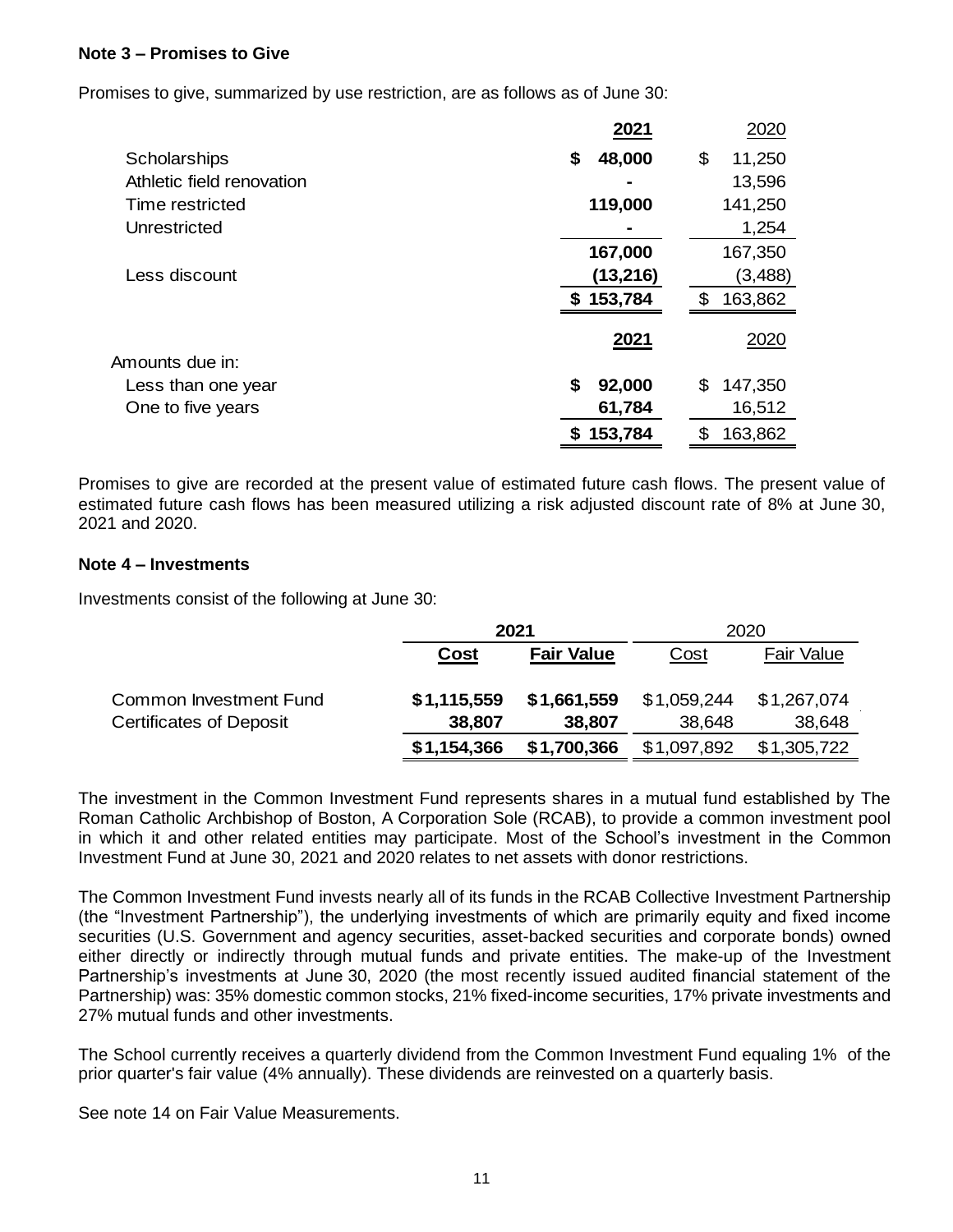## **Note 5 – Property and Equipment**

The School's property and equipment consist of the following at June 30:

|                                   | 2021         | 2020             |
|-----------------------------------|--------------|------------------|
| Land, building and improvements   | \$17,975,914 | 16,326,596<br>\$ |
| Furniture, fixtures and equipment | 828,308      | 1,002,803        |
| <b>Vehicles</b>                   | 134,365      | 112,392          |
| Construction-in-progress          | 380,812      | 85,848           |
|                                   | 19,319,399   | 17,527,639       |
| Accumulated depreciation          | (3,655,160)  | (3,970,106)      |
|                                   | 15,664,239   | 13,557,533       |

At June 30, 2021, construction-in-progress of approximately \$381,000 represents costs incurred to date for the athletic field project (the "Ted Healy '86 Sports Complex") which is scheduled to be completed in November 2021. The total expected cost to complete this project is approximately \$3.5 million. At June 30, 2020, construction-in-progress of approximately \$85,000 represents costs incurred to date for the auditorium seating and staging as well as certain main office improvements, which were all completed during the year ended June 30, 2021.

## **Note 6 – SBA Paycheck Protection Program Loan**

In April of 2020, the School applied for and received a \$1,076,404 loan under the Paycheck Protection Program (PPP) established by the Coronavirus Aid, Relief, and Economic Security (CARES) Act. Under the note agreement, the loan's repayment was guaranteed by the Small Business Administration ("SBA"), it accrued interest at 1%, and it was forgivable and payable by the SBA if the School incurred and paid eligible expenses such as payroll and other specified costs as defined in the CARES Act. The School applied for the loan's forgiveness under the terms of the agreement and in fiscal 2021 it was notified by the SBA that the loan and accrued interest has been forgiven in full and the school was released from obligation under the debt instrument. The amount of the loan forgiveness is reflected as non-operating support in the accompanying statement of activities and changes in net assets for 2021.

## **Note 7 – Financing Arrangements**

Revolving Line of Credit – The School has a \$150,000 revolving line of credit with Webster Bank, National Association. The current agreement bears interest at the Eurodollar rate plus 200 basis points and it matures on December 27, 2021. There were no outstanding borrowings under this agreement at June 30, 2021 and 2020.

Bond Payable – In 2013, the School borrowed \$6,500,000 pursuant to a loan agreement among the Massachusetts Development Finance Agency ("the Issuer"), Webster, Massachusetts Security Corporation (as "Lender") and the School. The bond was used to refinance the School's existing debt arrangements and to finance the renovation of the School's HVAC system. At June 30, 2021 and 2020**,** \$5,665,208 and \$5,823,845, respectively, was outstanding on the bond.

The bond matures on September 1, 2043; however, the Lender has the option to tender the bond to be purchased by the School on September 1, 2023. The agreement called for interest-only payments for the first two years, with monthly principal and interest payments commencing on October 1, 2015 in the amount of \$10,837, increasing annually by 3.9% through September 1, 2023. Beginning October 1, 2023, principal payments will be \$22,022 through maturity. Interest is calculated at 65.5% of the LIBOR rate plus 250 basis points. The effective interest rate at June 30, 2021 and 2020 was 1.69% and 1.75%, respectively.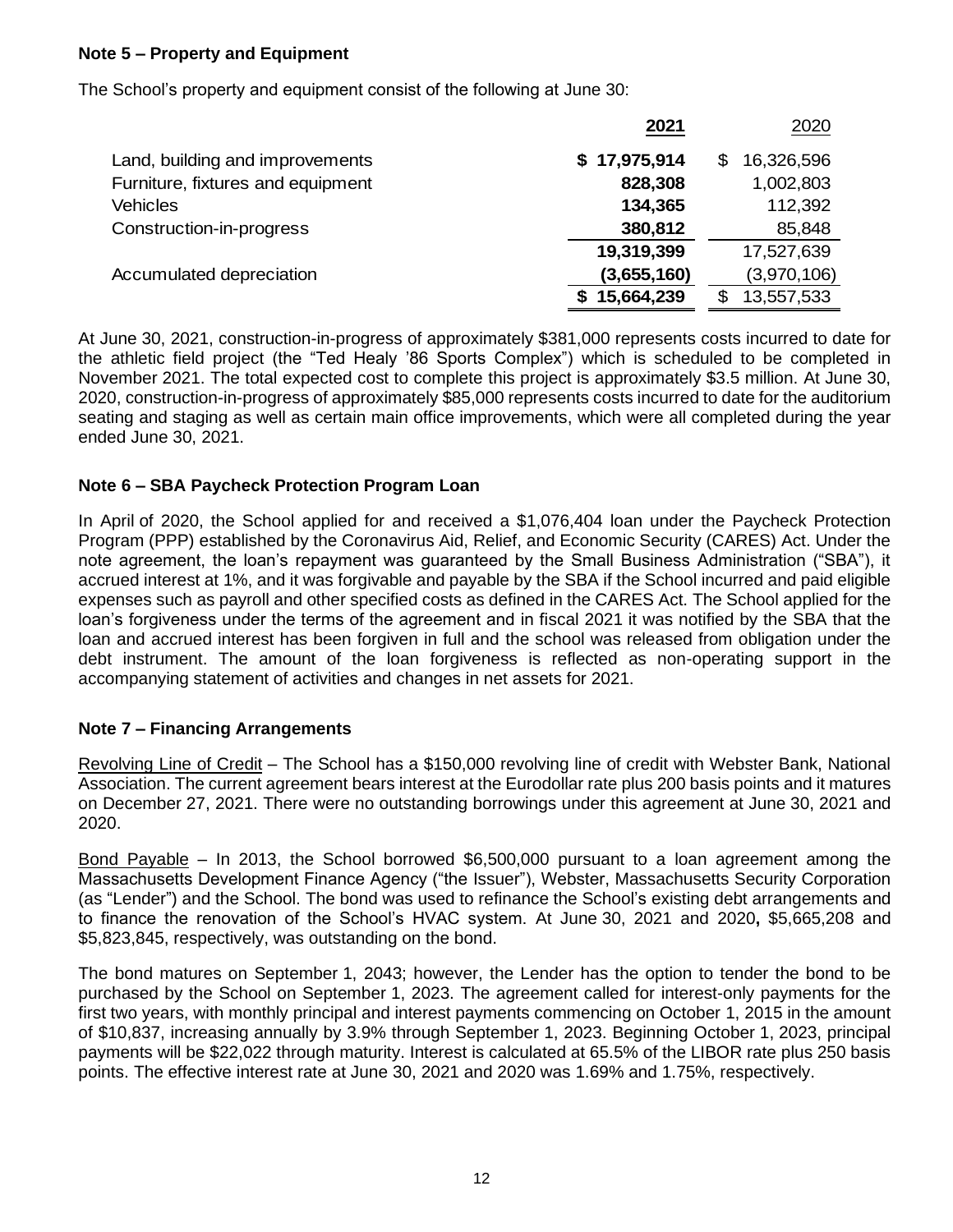## **Note 7 – Financing Arrangements (Cont.)**

Annual principal maturities on the bond for the next five years are as follows:

| <b>Fiscal Year</b> |    | Principal         |    | Unamortized |    |                      |  |  |  |            |
|--------------------|----|-------------------|----|-------------|----|----------------------|--|--|--|------------|
| Ending June 30     |    | <b>Maturities</b> |    |             |    | <b>Finance Costs</b> |  |  |  | <b>Net</b> |
| 2022               | \$ | 164,805           | \$ | (2,841)     | \$ | 161,964              |  |  |  |            |
| 2023               |    | 171,211           |    | (2,841)     |    | 168,370              |  |  |  |            |
| 2024               |    | 242,034           |    | (2, 841)    |    | 239,193              |  |  |  |            |
| 2025               |    | 264,268           |    | (2,841)     |    | 261,427              |  |  |  |            |
| 2026               |    | 264,268           |    | (2,841)     |    | 261,427              |  |  |  |            |
| Thereafter         |    | 4,558,622         |    | (49,007)    |    | 4,509,615            |  |  |  |            |
|                    |    | 5,665,208         | \$ | (63, 212)   | S. | 5,601,996            |  |  |  |            |

The Roman Catholic Archdiocese of Boston (RCAB), a related party, has been granted an option to purchase the bond in the event that the School defaults on the agreement. In addition, the RCAB has provided the Issuer and the Lender a security interest in the school building, which the School leases from the RCAB (see Note 10), to serve as additional collateral in the event of default by the School. The RCAB does not guarantee any of the School's debt.

Interest Rate Swap Agreement – To partially limit the School's exposure to variable interest rates, the School entered into an International Swap and Derivative Association (ISDA) interest rate swap agreement with its principal lending institution to manage its exposure to interest rate changes associated with the Bond Agreement.

The effect of the swap is to limit the interest rate exposure on the debt to a fixed rate of 2.08%, versus a formula applied to the one-month LIBOR rate, for a period of 10 years ending on October 1, 2023. In accordance with the swap agreement, the interest expense is calculated based upon the LIBOR rate and the fixed rate. If interest expense as calculated is greater based on the LIBOR rate, the lending institution pays the difference to the School. However, if the interest expense as calculated is greater based on the fixed rate, the School pays the difference to the lending institution. During the years ended June 30, 2021 and 2020, approximately \$121,000 and \$62,000, respectively, was recorded as an increase to interest expense as a result of this agreement.

Depending on the fluctuations in the LIBOR rate, the School's interest rate exposure and its related impact on interest expense and net cash flow could increase or decrease. The fair value of the interest rate swap agreement is the estimated amount the School would receive or pay to terminate the agreement at a particular point in time, taking into account current interest rates and the creditworthiness of the counterparty. At June 30, 2021, the fair value of the agreement was estimated to be a liability of \$243,000 (\$373,000 at June 30, 2020), which is reflected on the School's statement of financial position. The change in the estimated fair value of the swap agreement resulted in an unrealized gain of approximately \$130,000 in 2021, which is recorded in the statement of activities for the year ended June 30, 2021 (unrealized loss of approximately \$129,000 for the year ended June 30, 2020).

This financial instrument involves counterparty credit exposure. The counterparty for this interest rate exchange is a major financial institution that meets the School's criteria for financial stability and creditworthiness. The fair value of the interest rate swap agreement was determined by the financial institution (see Note 14).

Notes Payable – In September of 2017, the School entered into a commercial term loan agreement with the Lender (Webster Bank) for purposes of financing capital improvements. Under this agreement, up to \$600,000 could be drawn within a period of 18 months. The agreement called for interest-only payments during this period, which began in November of 2017. Interest was charged at the LIBOR rate plus 250 basis points. The note was to begin amortizing in March of 2019 with monthly principal and interest payments; however, this did not occur during fiscal year 2019, and the School continued to make interest-only payments.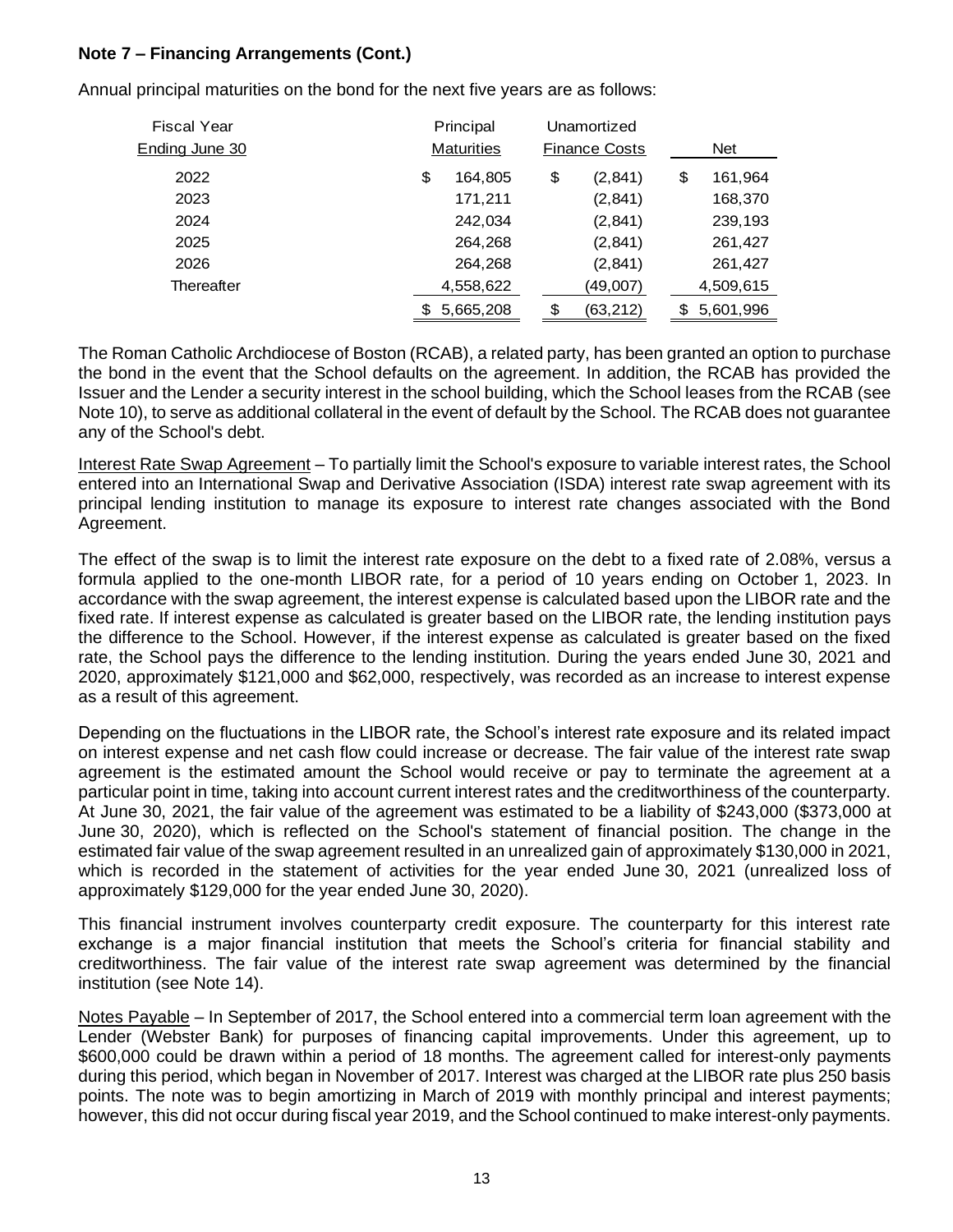## **Note 7 – Financing Arrangements (Cont.)**

In September of 2019, the note began amortizing, retroactive to March of 2019. The note now bears interest at 5.10%, with required monthly principal and interest payments of \$4,181 and a balloon payment of \$392,243 due upon maturity on October 1, 2027. The agreement is collateralized by a first mortgage on the administration building. The School has the option to prepay all or part of the principal balance at any time. At June 30, 2021 and 2020, \$553,452 and \$574,858 respectively is outstanding under this agree-ment.

Additionally, in December of 2020, the School entered into a \$250,000 commercial term loan agreement with the same Lender (Webster Bank) for purposes of financing a modular classroom. Under the terms of the agreement, the note bears interest at 3.25% and calls for monthly principal payments of \$6,944 plus accrued interest through December of 2023. At June 30, 2021, \$208,435 is outstanding under this agree-ment.

Annual principal maturities on the above notes payable for the next five years are as follows:

| <b>Fiscal Year</b> | Principal         |  |
|--------------------|-------------------|--|
| Ending June 30     | <b>Maturities</b> |  |
| 2022               | \$<br>105,794     |  |
| 2023               | 106,967           |  |
| 2024               | 66,638            |  |
| 2025               | 26,166            |  |
| 2026               | 27,533            |  |
| Thereafter         | 428,789           |  |
|                    | \$<br>761,887     |  |

Collateral and Covenants – The School's financing agreements with Webster Bank are collateralized by a continuing security interest in all assets of the School. The School is also required to maintain specific financial ratios.

Vendor Equipment Loan – In the fall of 2019, the School entered into an agreement with its food services vendor (NexDine, LLC) to fund the purchase of kitchen equipment as part of their Foodservice Agreement. Under this agreement, NexDine agreed to invest \$150,075 to be repaid over ten years without interest. The agreement calls for monthly principal payments of \$1,250. Annual principal maturities under this agreement will be \$15,008 for fiscal years 2021-2029, and \$7,033 in fiscal year 2030. Under this agreement, if terminated, the School will be responsible for any unpaid balance.

## **Note 8 – Classification of Net Assets**

The following is a summary of net assets with donor restrictions at June 30:

|                     | 2021        | 2020        |
|---------------------|-------------|-------------|
| Temporary in nature | \$1,521,951 | \$1,027,704 |
| Perpetual in nature | 606,691     | 606,691     |
|                     | 2,128,642   | 1,634,395   |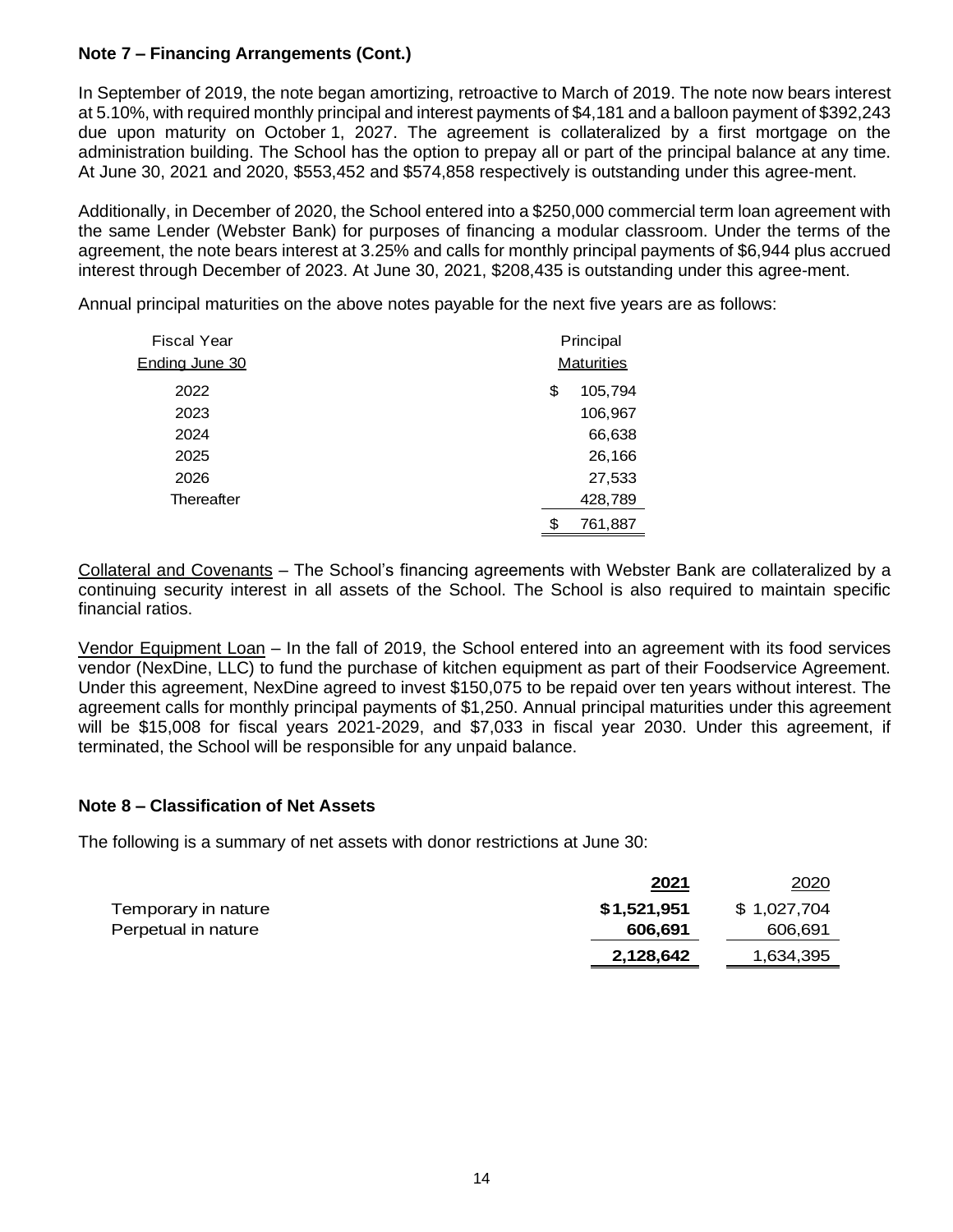## **Note 8 – Classification of Net Assets (Cont.)**

Net assets with donor restrictions which are temporary in nature, include amounts that are restricted for the following purposes and programs at June 30:

|                                                        | 2021         | 2020        |
|--------------------------------------------------------|--------------|-------------|
| Scholarships and financial aid                         | 580,767<br>S | 420,137     |
| Accumulated endowment income available for expenditure | 771,523      | 452,721     |
| <b>Auxiliary activities</b>                            | 8,296        |             |
| Athletic facility                                      | -            | 13,596      |
| Ted Healy '86 Sports Complex                           | 50,000       |             |
| Time restricted                                        | 111,365      | 141,250     |
|                                                        | \$1,521,951  | \$1,027,704 |

Net assets with donor restrictions which are perpetual in nature consist of the following endowments at June 30:

|                                     |   | 2021    | 2020        |
|-------------------------------------|---|---------|-------------|
| Stephen P. Hassell Scholarship Fund | S | 6.000   | \$<br>6,000 |
| Bob Swain Scholarship Fund          |   | 15,000  | 15,000      |
| Matthew McLarnon Memorial Fund      |   | 58,630  | 58,630      |
| Financial aid                       |   | 527,061 | 527,061     |
|                                     |   | 606,691 | 606,691     |

Donor restricted net assets were released and used for the following purposes during the years ended June 30:

|                                |   | 2021    | 2020          |
|--------------------------------|---|---------|---------------|
| Scholarships and financial aid | S | 221,843 | \$<br>264,486 |
| <b>Auxiliary activities</b>    |   | 12,406  | 27,220        |
| Athletic facility              |   | 13,596  | 19,957        |
| Time restricted                |   | 91,342  | 16,262        |
| Auditorium                     |   |         | 392,124       |
|                                |   | 339,187 | 720,049       |

## **Note 9 – Endowments**

The income associated with endowment funds is classified and reported based on the existence or absence of donor-imposed restrictions. The School's endowments consist of individual funds established for scholarships and financial aid to the students of the School.

Interpretation of Relevant Law – The School has historically viewed the Massachusetts Uniform Prudent Management of Institutional Funds Act (UPMIFA) as requiring the School to preserve the fair value of donorrestricted endowment funds as of the gift date, absent explicit donor stipulations to the contrary. As a result of this interpretation, the School classifies as net assets with restrictions the original value of gifts donated to an endowment, and it classifies accumulations to donor-restricted endowments in accordance with the direction of the applicable donor gift instrument at the time the accumulation is added to the fund. This is regarded as the "historic dollar value" of an endowment fund. Also included in net assets with donor restrictions is accumulated appreciation on the donor-restricted endowment funds, which are available for expenditure in a manner consistent with donor intentions and the standard of prudence prescribed by UPMIFA.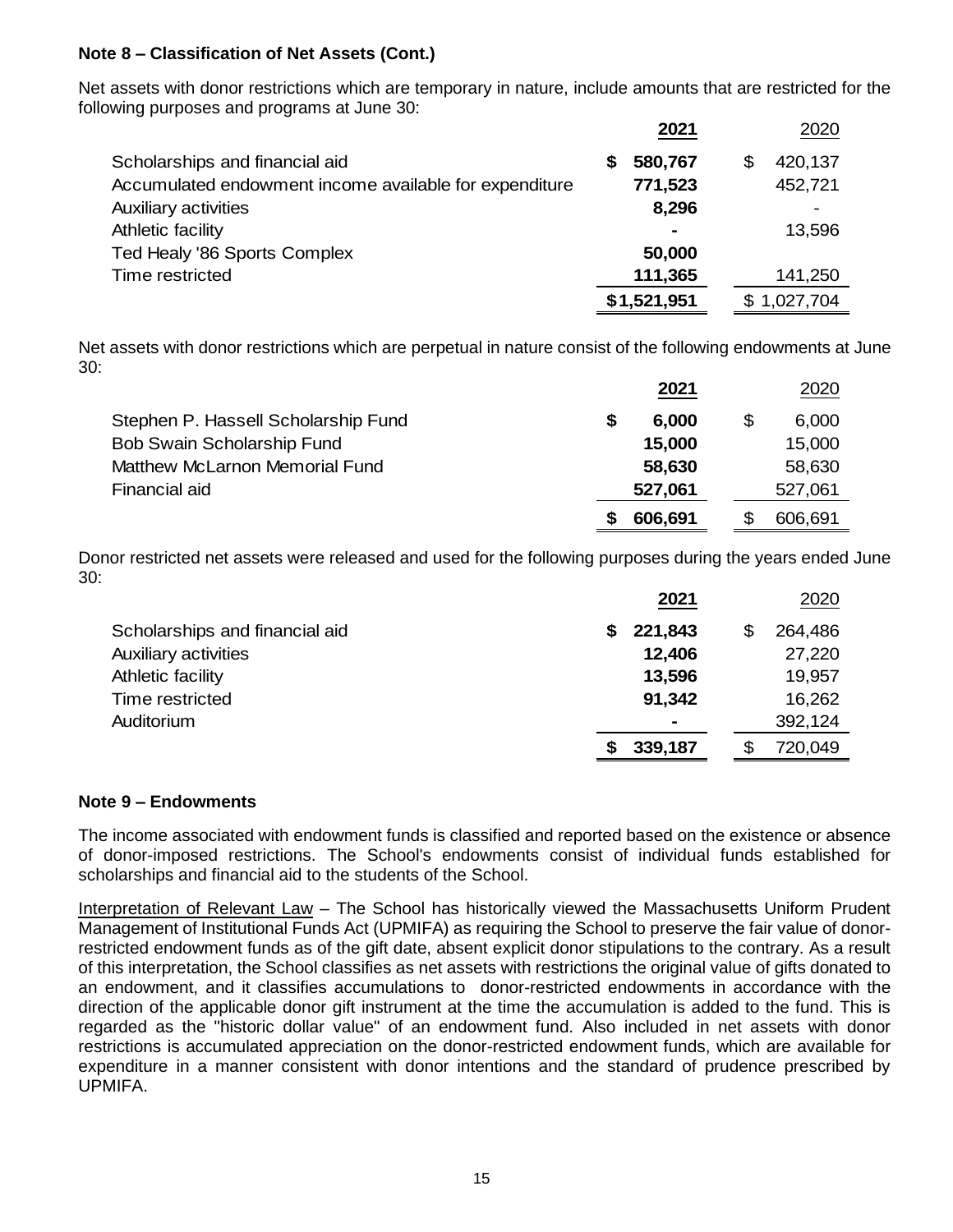## **Note 9 – Endowments (Cont.)**

Funds with Deficiencies – From time-to-time, the fair value of assets associated with individual donorrestricted endowment funds may fall below the "historic dollar value". Such deficiencies result from unfavorable market fluctuations that occur, and over time, the deficiencies may reverse due to the appreciation of the underlying investments. Deficiencies of this nature are reported by a charge to net assets with restrictions. There were no such deficiencies at June 30, 2021 and 2020.

Endowment Investment Policy – The School has adopted an investment philosophy which attempts to provide a predictable stream of returns, thereby making funds available for scholarships and financial aid, while seeking to maintain the purchasing power of the endowment assets. Endowment assets include those assets of donor-restricted funds that the School must hold in perpetuity, or for donor-specified periods. The endowment assets are invested in a manner that is intended to produce an inflation-adjusted return in excess of the spending rate over a long period of time. Actual returns in any given year may vary.

Strategies Employed for Achieving Objectives – To satisfy its long-term rate-of-return objectives, invest-ment returns are achieved through capital appreciation (realized and unrealized) and dividend income. See Notes 4 and 14 for more details on the School's investments and how they are valued.

Endowment net assets by category are as follows:

|                                       | <b>Original Donor-</b> |    | Accumulated |     |              |
|---------------------------------------|------------------------|----|-------------|-----|--------------|
|                                       | <b>Restricted Gift</b> |    | Income      |     | <b>Total</b> |
| For the year ended June 30, 2021:     |                        |    |             |     |              |
| Stephen P. Hassell Scholarship Fund   | \$<br>6,000            | \$ | 7,205       | \$  | 13,205       |
| <b>Bob Swain Scholarship Fund</b>     | 15,000                 |    | 9,500       |     | 24,500       |
| <b>Matthew McLarnon Memorial Fund</b> | 58,630                 |    | 28,632      |     | 87,262       |
| Endowment - financial aid             | 527,061                |    | 726,186     |     | 1,253,247    |
|                                       | 606,691                | S  | 771,523     | S.  | 1,378,214    |
| For the year ended June 30, 2020:     |                        |    |             |     |              |
| Stephen P. Hassell Scholarship Fund   | \$<br>6.000            | \$ | 4.479       | \$  | 10,479       |
| Bob Swain Scholarship Fund            | 15,000                 |    | 7,084       |     | 22,084       |
| Matthew McLarnon Memorial Fund        | 58,630                 |    | 14,552      |     | 73,182       |
| Endowment - financial aid             | 527,061                |    | 426,606     |     | 953,667      |
|                                       | \$<br>606,691          | \$ | 452.721     | \$. | 1,059,412    |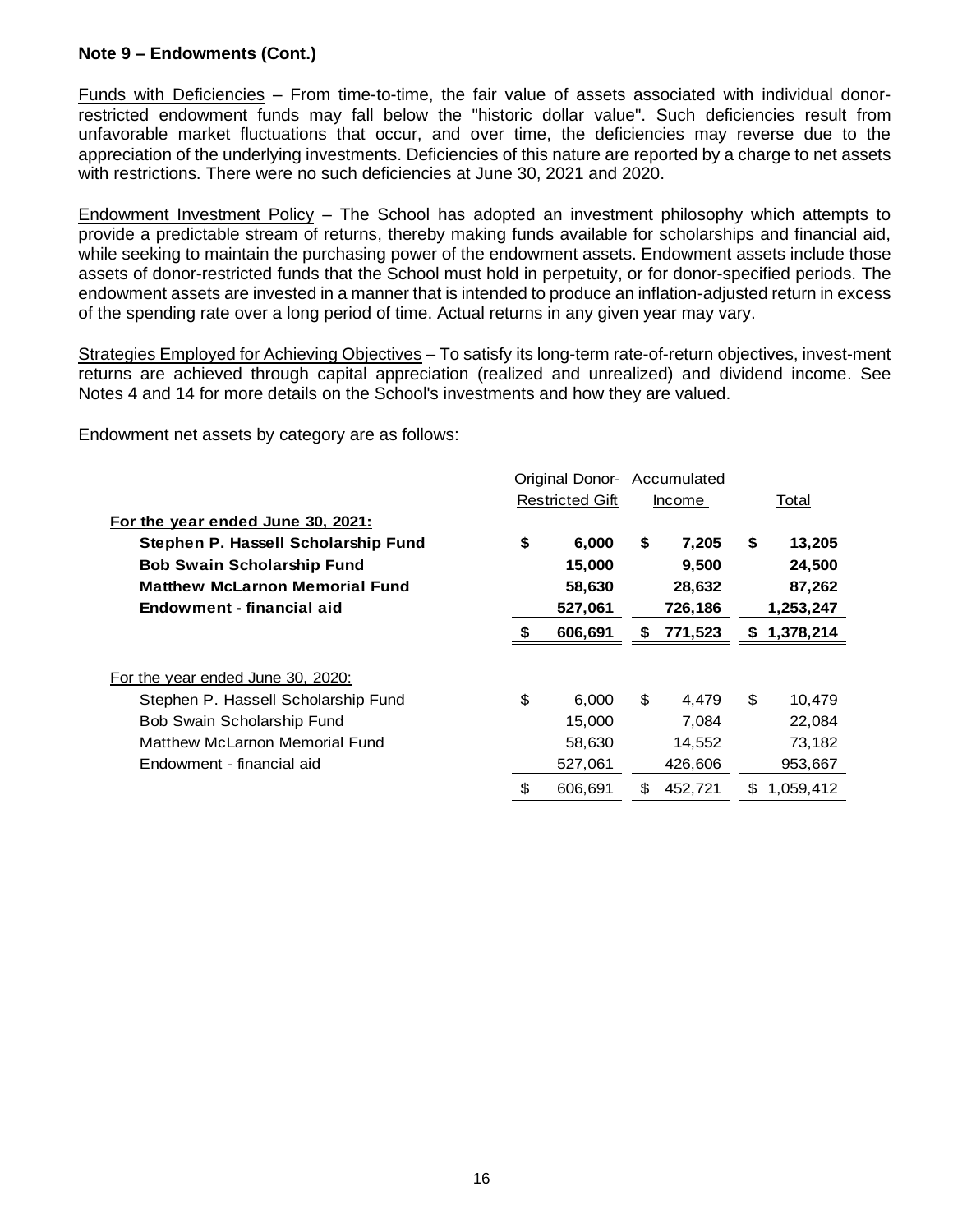## **Note 9 – Endowments (Cont.)**

Changes in endowment net assets are as follows:

|                                                | <b>With Donor Restriction</b> |         |           |           |     |           |
|------------------------------------------------|-------------------------------|---------|-----------|-----------|-----|-----------|
|                                                | Permanent                     |         | Temporary |           |     | Total     |
| For the year ended June 30, 2021:              |                               |         |           |           |     |           |
| Endowment fund net assets at beginning of year | \$                            | 606,691 | \$        | 452,721   | S.  | 1,059,412 |
| Interest and dividends                         |                               |         |           | 44,138    |     | 44,138    |
| Realized and unrealized gains on investments   |                               |         |           | 287,039   |     | 287,039   |
| Appropriation of endowment assets for          |                               |         |           |           |     |           |
| for expenditure                                |                               |         |           | (12, 375) |     | (12,375)  |
| Endowment net assets at end of year            | S                             | 606,691 | \$        | 771,523   | \$  | 1,378,214 |
| <u>For the year ended June 30, 2020:</u>       |                               |         |           |           |     |           |
| Endowment fund net assets at beginning of year | \$                            | 606,691 | \$        | 450,019   | \$. | 1,056,710 |
| Interest and dividends                         |                               |         |           | 42,505    |     | 42,505    |
| Realized and unrealized losses on investments  |                               |         |           | (22, 028) |     | (22, 028) |
| Appropriation of endowment assets              |                               |         |           |           |     |           |
| for expenditure                                |                               |         |           | (17, 775) |     | (17,775)  |
| Endowment net assets at end of year            |                               | 606,691 | S         | 452,721   | S   | 1,059,412 |

## **Note 10 – Related Party Transactions and Lease Agreement**

Insurance – During the years ended June 30, 2021 and 2020, the School was charged approximately \$681,000 and \$593,000, respectively, for health, life, disability, workers' compensation, director and officer and property insurance administered by the Roman Catholic Archdiocese of Boston (RCAB).

Lease Agreement - Effective July 1, 2010, the School signed a 50-year lease with RCAB. The lease requires annual payments of one dollar for the first thirty years. During the next ten years of the lease, the School will be required to pay \$50,000 per year, reduced by 1% for each \$500,000 of leasehold improvements completed during the first thirty years of the agreement, provided that base rent during this period will never be less than \$25,000 per year. During the last ten years of the lease, the School will be required to pay \$100,000 per year, reduced by 1% for each \$500,000 of leasehold improvements completed during the previous ten years. Additionally, base rent for lease years 31-50 will be adjusted annually for inflation, measured by the Consumer Price Index. The School is obligated under the lease agreement to pay all utilities, maintenance, insurance, and other operating expenses on the premises.

Investments – A significant amount of the School's investments are in the Common Investment Fund of the RCAB (see Note 4).

#### **Note 11 – Employee Benefit Plans**

403(b) Plan – The School maintains a 403(b) plan for the benefit of its employees. Under this plan, the School made a discretionary contribution of 2% of eligible participant compensation, or approximately \$120,000 and \$109,000 for the years ended June 30, 2021 and 2020, respectively.

Nonqualified Retirement Plan – Additionally, during 2014, the School implemented a nonqualified retire-ment plan for the benefit of employees in certain departments who have reached the age of 62, and have spent a minimum of 20 years with the School, or 25 years in Catholic education, of which 10 years were with the School. The benefit is a one-time payment to be made upon retirement equal to 10% of a qualified employee's most recent authorized annual compensation, not to exceed \$7,500. At June 30, 2021 and 2020, the accrued liability associated with this retirement plan is approximately \$15,000 and \$22,000, respectively.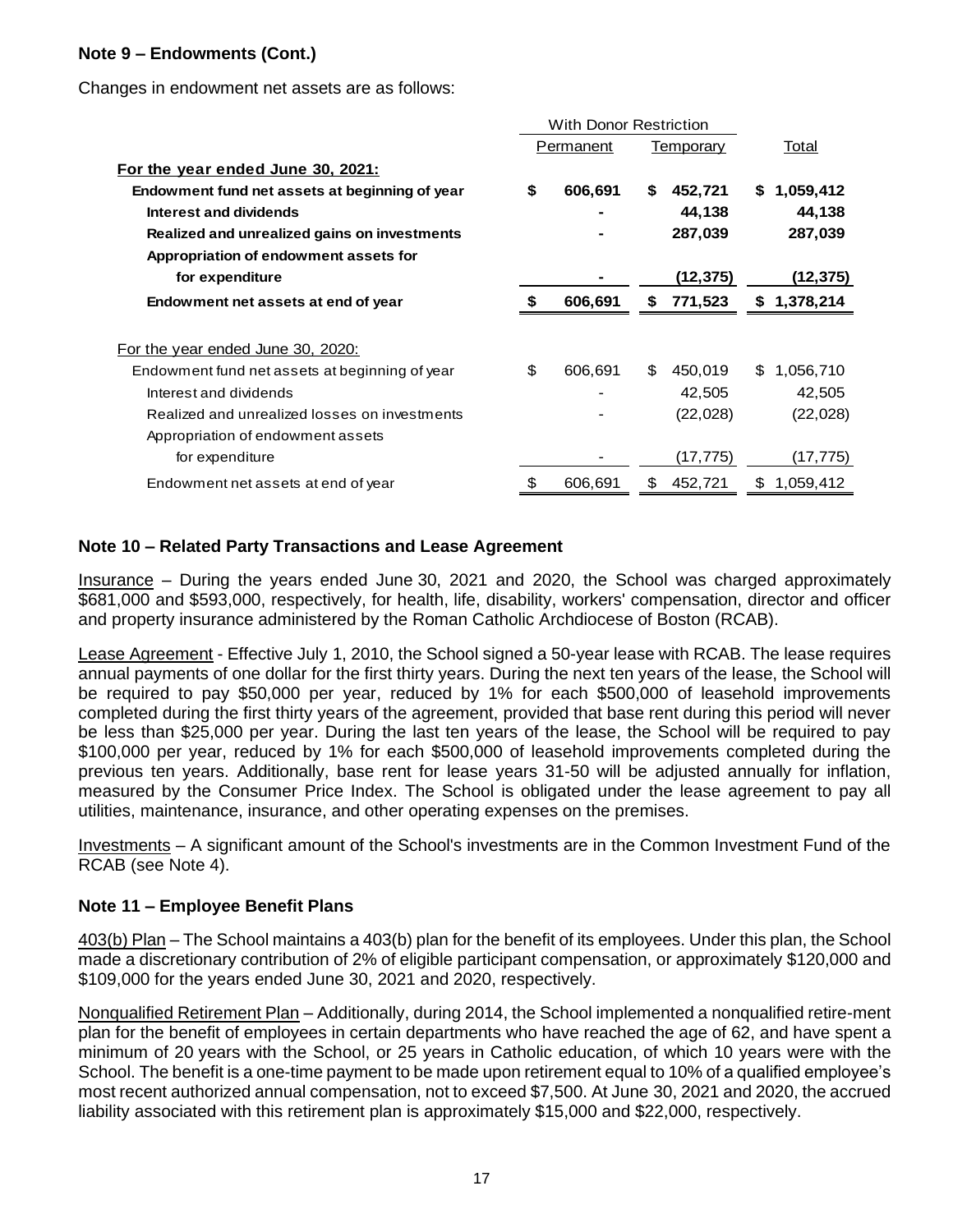## **Note 12 – Other Lease Commitments**

The School has lease agreements for office equipment that are accounted for as operating leases. Total lease expense approximated \$12,000 and \$17,000 for the years ended June 30, 2021 and 2020, respectively.

The future minimum lease payments for the equipment leases at June 30, 2021 are as follows:

| <b>Fiscal Year</b> |          |
|--------------------|----------|
| Ending June 30     |          |
| 2022               | \$14,255 |
| 2023               | 14,255   |
| 2024               | 8,315    |
|                    | \$36,825 |

## **Note 13 – Financial Instruments and Concentrations of Credit Risk**

The School's financial instruments that potentially subject it to concentrations of credit risk consist of cash, cash equivalents, promises to give, investments, financing debt and a related interest rate swap agreement. A summary of financial instrument and other concentrations follows.

Cash – The School maintains its cash, cash equivalents, and certificates of deposit in high-quality financial institutions. At times, the amounts on deposit at any institution are in excess of insured limits. At June 30, 2021, there was approximately \$2.9 million of deposits in excess of FDIC insured limits based on bank balances; however, approximately \$1.4 million is held with a financial institution that is a member of the Depositors Insurance Fund (DIF), a Commonwealth of Massachusetts insurance fund for state-chartered savings banks, which insures all deposits above the FDIC limits.

Donations and Promises to Give – One individual donation of approximately \$300,000 represents approximately 23% of total gifts and donations for the year ended June 30, 2021. During the year ended June 30, 2020 one individual restricted donation of approximately \$392,000 represented approximately 28% of the School's total gifts and donations. One promise to give to the School at June 30, 2021 of \$75,000 represents approximately 50% of the net recorded pledges at June 30, 2021 (see Note 3).

Investments – As more fully discussed in Note 4, the School's investments consist principally of common investment funds administered by the RCAB in the amount of \$1,660,559 at June 30, 2021.

Financing Debt – At June 30, 2021, the School has recorded obligations of almost \$6.7 million under a collateralized bond and note agreements payable to a local financial institution, including an interest rate swap agreement (see Note 7). This amount approximates 80% of the School's total liabilities and it is equivalent to 31% of the School's total assets.

## **Note 14 – Fair Value Measurements**

The School uses fair value measurements to record fair value adjustments to certain assets and liabilities, and to determine fair value disclosures. Under generally accepted accounting principles, fair value is defined as the price that would be received to sell an asset, or paid to transfer a liability, in an orderly transaction between market participants at the measurement date. Fair value is best determined based upon quoted market prices. However, in many instances quoted market prices are not available; therefore, fair values are based upon estimates using present value or other valuation techniques. Inputs to valuation techniques refer to assumptions that market participants would use in pricing the asset or liability. Inputs may be observable, meaning those that reflect the assumptions market participants would use in pricing the asset or liability developed based on market data obtained from independent sources; or unobservable, meaning those that reflect the reporting entity's own assumptions about the assumptions market participants would use in pricing the asset or liability developed based on the best information available to management.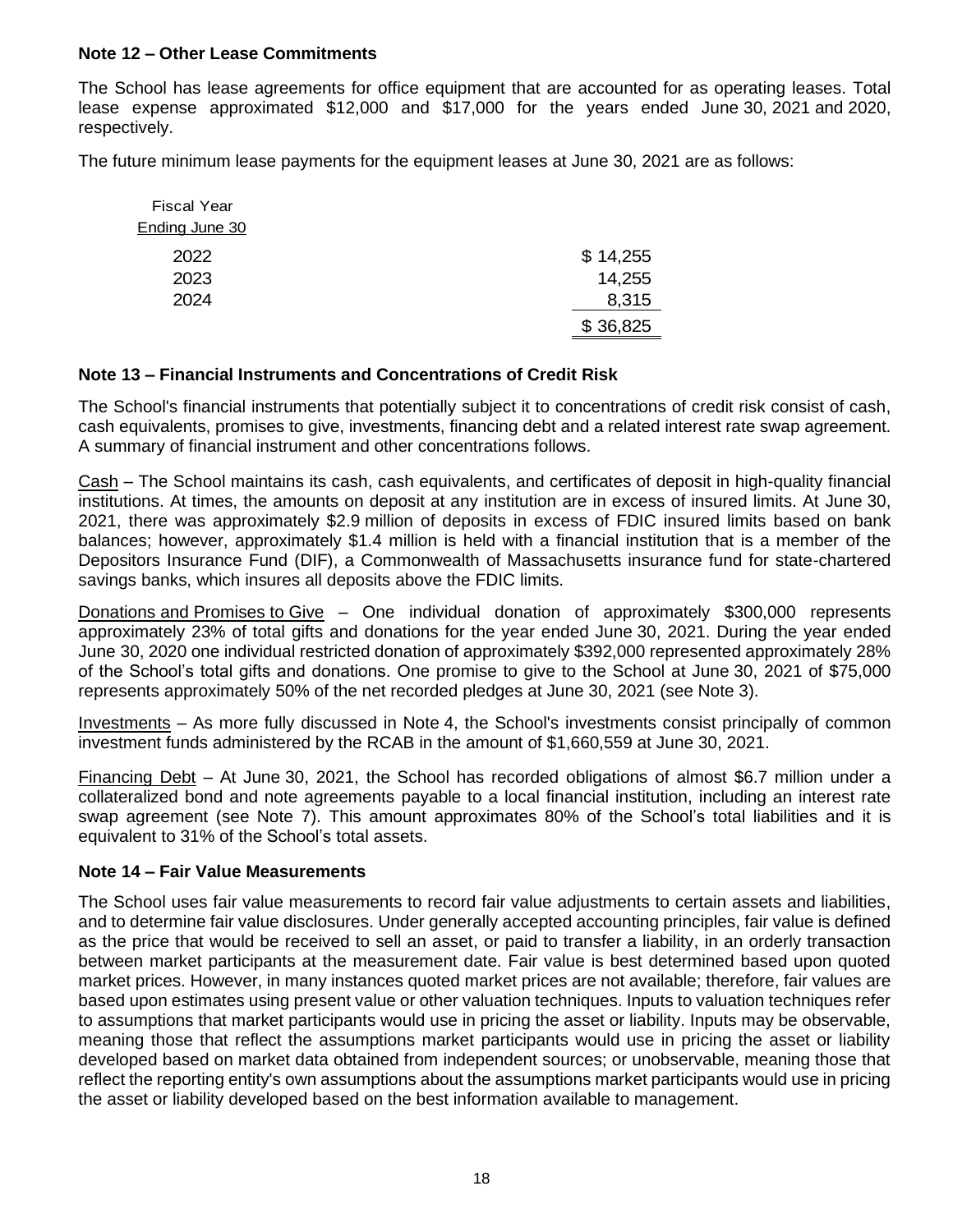#### **Note 14 – Fair Value Measurements (Cont.)**

Generally accepted accounting principles establish a three-tier fair value hierarchy, which prioritizes the inputs used in measuring fair value, and gives the highest priority to quoted prices in active markets for identical assets and liabilities and the lowest priority to unobservable inputs. The fair value hierarchy is as follows:

Level 1 – Observable inputs such as quoted prices in active markets.

Level 2 – Inputs other than Level 1 inputs that are observable, either directly or indirectly, such as quoted prices for similar assets or liabilities, quoted prices in markets that are not active, or other inputs that are observable or can be corroborated by observable market data.

Level 3 – Unobservable inputs in which little or no market data exists, therefore requiring an entity to develop its own assumptions which are significant to the fair value measurement.

A qualifying asset or liability's level within the framework is based upon the lowest level of any input that is significant to the fair value measurement. The methods used for valuing the assets and liabilities are not necessarily an indication of the risks associated with those assets.

The School's financial assets that are reported at fair value on a recurring basis, by level within the fair value hierarchy, are as follows:

|                                |    | Level 1 | Level 2      | Level 3 | Totals       |
|--------------------------------|----|---------|--------------|---------|--------------|
| June 30, 2021                  |    |         |              |         |              |
| <b>Assets:</b>                 |    |         |              |         |              |
| <b>Common Investment Fund</b>  | \$ |         | \$1,661,559  | \$      | \$1,661,559  |
| <b>Certificates of Deposit</b> |    | 38,807  |              |         | 38,807       |
| <b>Total Assets</b>            | £. | 38,807  | \$1,661,559  | \$      | \$1,700,366  |
| Liabilities:                   |    |         |              |         |              |
| Interest rate swap agreement   | \$ |         | 243,078<br>S | \$      | 243,078<br>S |
| June 30, 2020                  |    |         |              |         |              |
| Assets:                        |    |         |              |         |              |
| Common Investment Fund         | \$ |         | \$1,267,074  | \$      | \$1,267,074  |
| Certificates of Deposit        |    | 38,648  |              |         | 38,648       |
| <b>Total Assets</b>            | \$ | 38,648  | \$1,267,074  | \$      | \$1,305,722  |
| Liabilities:                   |    |         |              |         |              |
| Interest rate swap agreement   | \$ |         | 373.410      | \$      | 373.410      |

The School's unit holdings in the Common Investment Fund do not have quoted prices in active markets or significant other observable inputs that have quoted market prices, although the School can redeem its investment at the net asset value per share. This investment is classified as being valued using Level 2 inputs. The School estimates the fair value of its unit holdings in the Common Investment Fund based on the School's share of the underlying investment portfolio that consists of actively traded equities, bonds and money market funds.

Certificates of deposit are classified as being valued using Level 1 inputs under the fair value hierarchy. The School estimates that the cost of the certificates of deposit approximate their fair value.